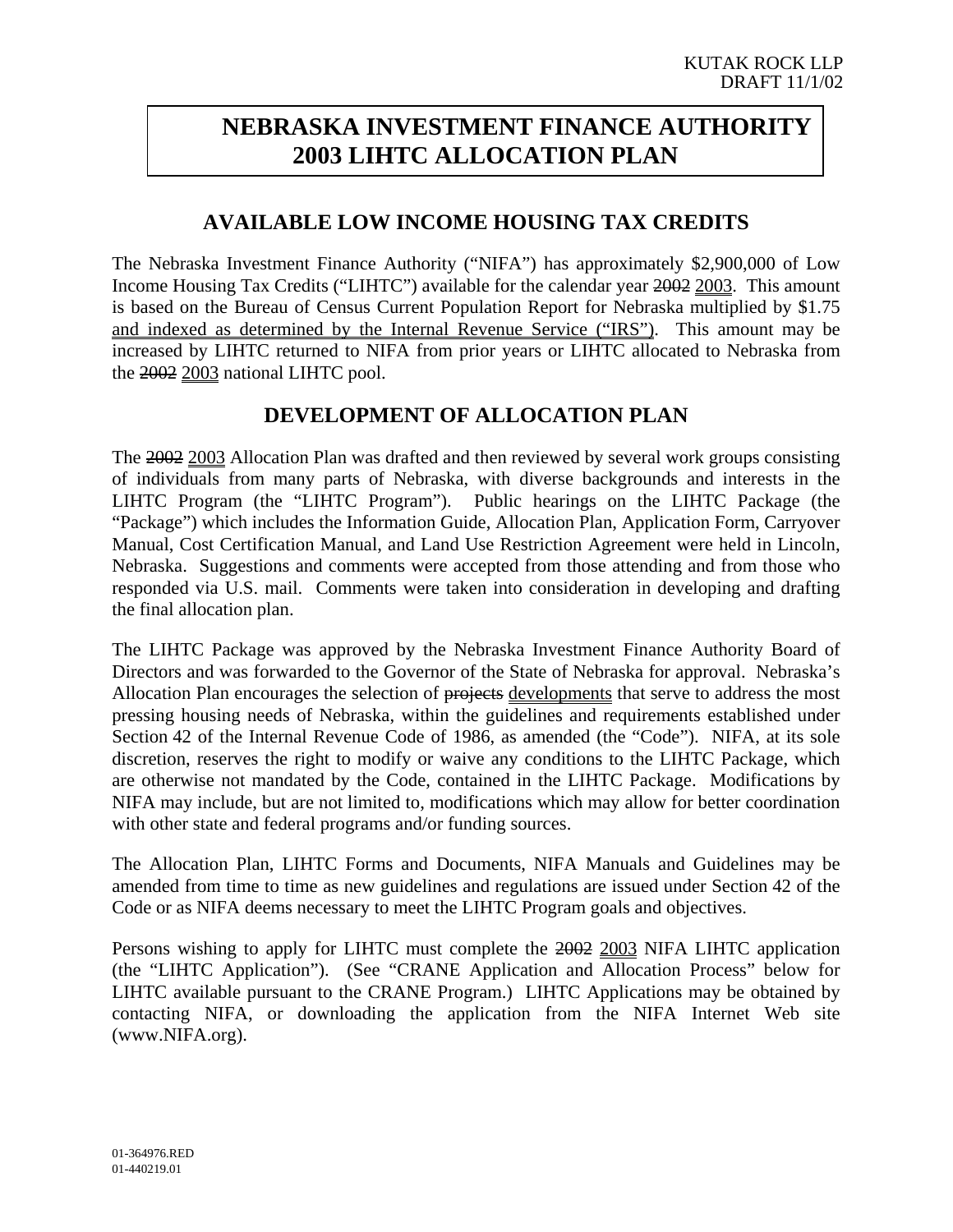## **LIHTC ALLOCATION CYCLES/APPLICATION ROUNDS/APPLICATION PROCESS**

Applicants may apply to receive a reservation of LIHTC by submitting a LIHTC Application. NIFA must receive an original and two copies of the completed LIHTC Application with tabbed indexes for each exhibit as set forth in the LIHTC Application, including all applicable fees, by 5:00 p.m. (central time) on the dates specified below. Applicants who do not submit an original and two copies of the LIHTC Application, with tabbed indexes, will not be reviewed or scored by NIFA. NIFA will hold the following eveles rounds to accept LIHTC Applications:

#### 2002

| <b>2003</b>              | <b>LIHTC</b><br><b>ApplicationCyc</b><br>le Application<br><b>Round Opens</b> | <b>Deadline</b>                             | <b>LIHTC</b><br><b>Reservations</b><br><b>Issued</b> | Approximate<br><b>Amounts of</b><br><b>LIHTC Reserved</b> |
|--------------------------|-------------------------------------------------------------------------------|---------------------------------------------|------------------------------------------------------|-----------------------------------------------------------|
| Cycle<br>Rounds 1:       | $-18$<br>January<br>February 17                                               | -25<br>January<br>February 22 21            | March 21                                             | \$1,000,000                                               |
| <b>Cycle Round</b><br>2: | 22<br><b>March</b><br>April 21                                                | 29<br><b>March</b><br>April 19 25           | <b>May 16</b>                                        | \$500,000                                                 |
| Cycle Round<br>3:        | $\text{May}$ 17<br><u>June</u><br><u>16</u>                                   | May 24 June<br>2420                         | July $18$                                            | Balance of<br><b>LIHTC</b>                                |
| Cycle<br>Rounds 4:       |                                                                               | (If necessary)—to be determined by NIFA $*$ |                                                      |                                                           |

\*NIFA may create additional eveles rounds or make changes to the above eveles rounds if necessary to meet LIHTC Program goals and objectives.

LIHTC Applications that do not receive a LIHTC Conditional Reservation in any given eyele round (other than the final eyele) round) will be considered in the following 2002 eyele 2003 round if:

- (a) Applicant notifies NIFA, in writing, that it still would like the project development to be considered for LIHTC;
- (b) The project development meets or exceeds the minimum threshold criteria established by NIFA;
- (c) Evidence is provided to NIFA showing that site control, financing commitments and any other required time-sensitive documents remain valid; and
- (d) There have been no substantial or material changes to the LIHTC Application.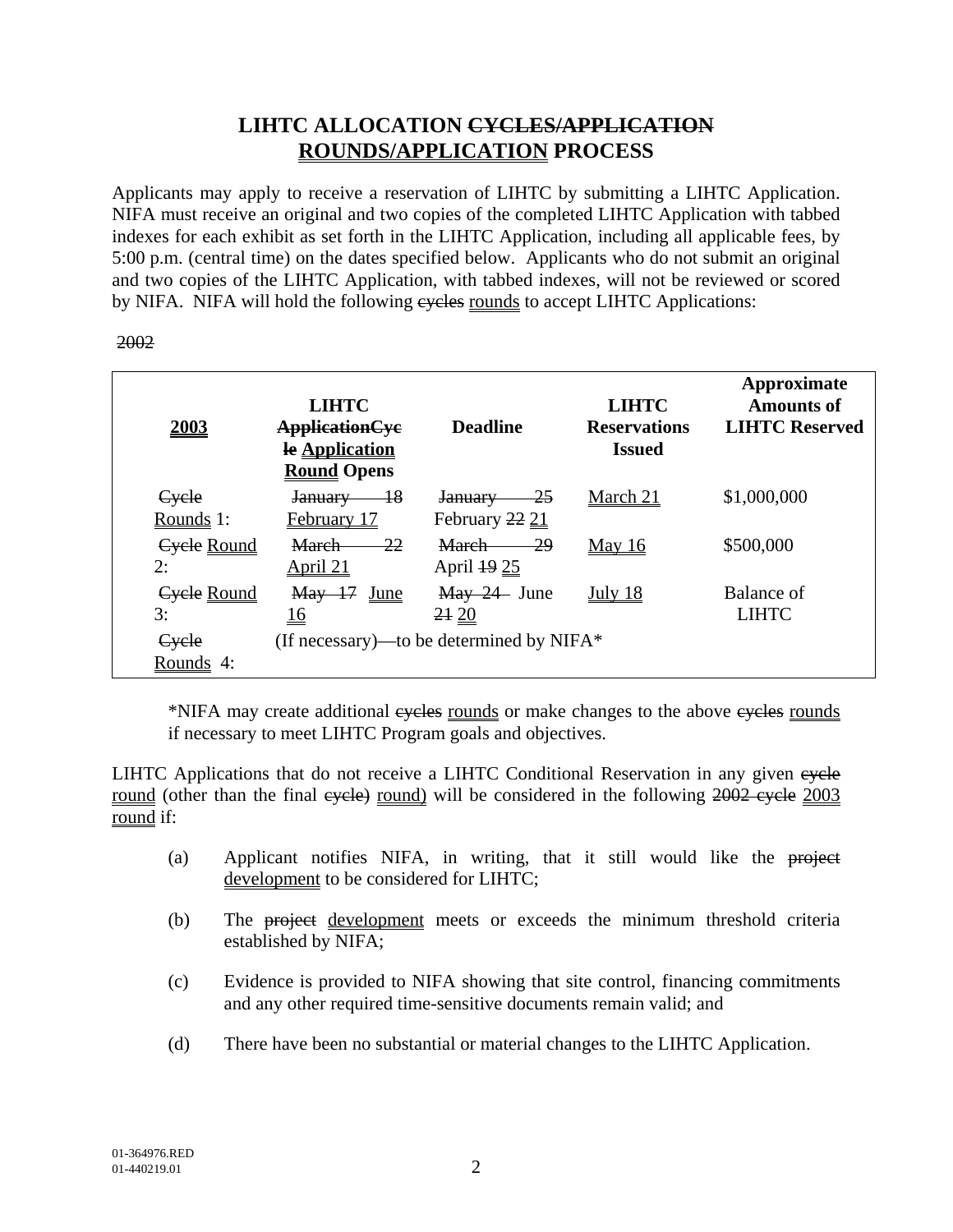#### **SCORING**

NIFA will take the following into account when scoring LIHTC Applications:

- Threshold Criteria
- Other Selection Criteria
- NIFA Scored Criteria
	- **NOTE:** All Assisted Living Projects Developments will be subject to the same requirements and restriction as all other LIHTC Applications.
	- **NOTE:** All projects developments receiving financing from the United States Department of Agriculture Rural Development program must have a subsidy layering review and complete underwriting analysis before such projects developments will be considered eligible for LIHTC.

#### **NEBRASKA LIHTC SET-ASIDE PRIORITIES**

All Nebraska LIHTC allocations will be based on special set-asides, federal law and the NIFA scoring system, which incorporates the various Nebraska housing priorities. Notwithstanding the above, projects developments receiving an allocation of tax-exempt bonds will not be included in the set-asides, or required to compete with projects developments not receiving taxexempt bond financing. Tax-exempt bond financed projects developments will be required to meet the requirements of this Allocation Plan in order to receive an allocation of LIHTC.

**NON-PROFIT SET-ASIDE.** Ten percent (10%) of Nebraska's LIHTC federal allocation, as required by Code Section 42(h)(5), must be reserved for qualified nonprofit sponsors. To qualify for this set-aside category, the project development sponsor must: (i) be a qualified nonprofit tax-exempt organization within Section  $501(c)(3)$  or  $501(c)(4)$ of the Code, (ii) have as an exempt purpose the fostering low-income housing, (iii) own an interest in the project development (directly or through a partnership) and (iv) materially participate on a regular, continuous and substantial basis in the development and operation of the project development throughout the compliance period. The non-profit must not have been formed for the principal purpose of competition in the nonprofit set-aside.

The following set-asides are only available to **LIHTC** Applications submitted for the first and second eyeles rounds. Any funds remaining in the set-asides after allocations for the first and second eyeles rounds may become part of the general pool and allocated thereunder, modified at the discretion of NIFA's Executive Director.

(a) **METRO/NON-METRO SET-ASIDE**. Metro/Non-Metro distribution will be as follows: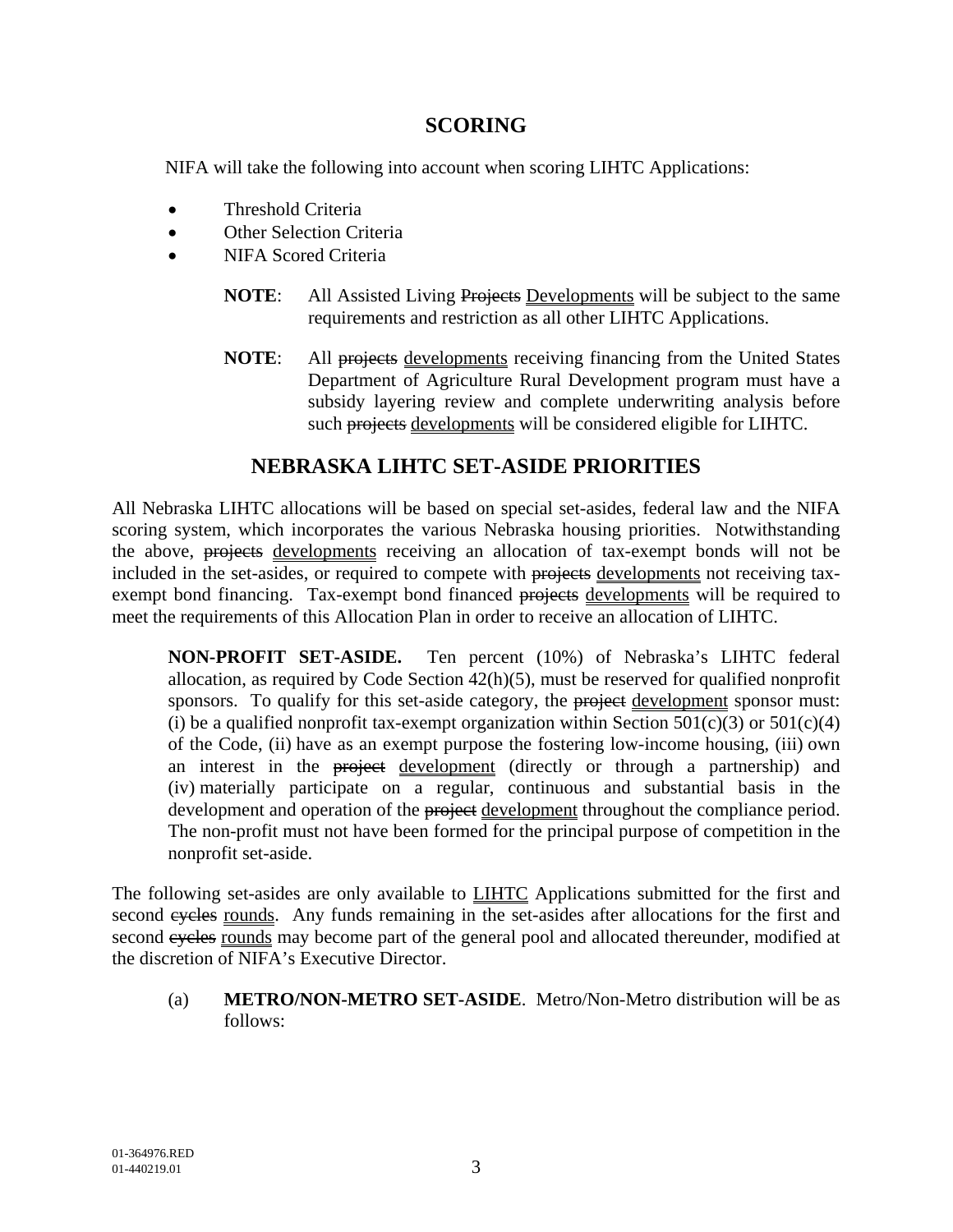| <b>Percentage of Total</b><br><b>LIHTC</b><br><b>Allocation</b> | Area                 | County                                            |
|-----------------------------------------------------------------|----------------------|---------------------------------------------------|
| Metro                                                           |                      |                                                   |
| 50%                                                             | Lincoln MSA          | (Lancaster County)                                |
|                                                                 | Omaha MSA            | (Douglas, Washington,<br>Cass and Sarpy Counties) |
|                                                                 | South Sioux City MSA | (Dakota County)                                   |
| Non-Metro<br>50%                                                | Balance of Nebraska  |                                                   |

(b) **COLLABORATIVE RESOURCES ALLIANCE FOR NEBRASKA SET-ASIDE**. In an effort to encourage economic growth, community development and the provision of affordable housing, NIFA will temporarily set-aside up to \$1,000,000 of Nebraska's LIHTC cap to be allocated under the Collaborative Resources Alliance for Nebraska (the "CRANE Program"). All CRANE applications will be scored and ranked against all other CRANE applications only. Further details regarding the CRANE Program can be found at page  $\frac{12}{11}$ .

#### **MAXIMUM ALLOCATION OF LIHTC**

- (a) The maximum LIHTC allocation granted to any single project development will be \$325,000. No project development may be divided into two or more projects developments to receive more LIHTC in the same year. Multiple applications in the same year determined to be a single project development will be returned to the sender and all fees forfeited.
- (b) No one developer, sponsor or party with an identity of interest (excluding property management control) will be eligible to receive Conditional Reservations for more than an aggregate 34% of NIFA's annual LIHTC cap (LIHTC received under the CRANE Program will be added to the aggregate LIHTC amount when determining the ratio of LIHTC received under the LIHTC cap). An exception to this limitation may be made to ensure maximum distribution and/or effective utilization of LIHTC pursuant to the review and oversight of NIFA's Executive Director. NIFA's Executive Director also reserves the right to reduce the aggregate percentage of LIHTC that any one developer may receive.
- (c) Each LIHTC Application will be evaluated by NIFA to determine the amount of LIHTC to be allocated to the project development. LIHTC allocations will be limited to the amount necessary to ensure the financial feasibility of the project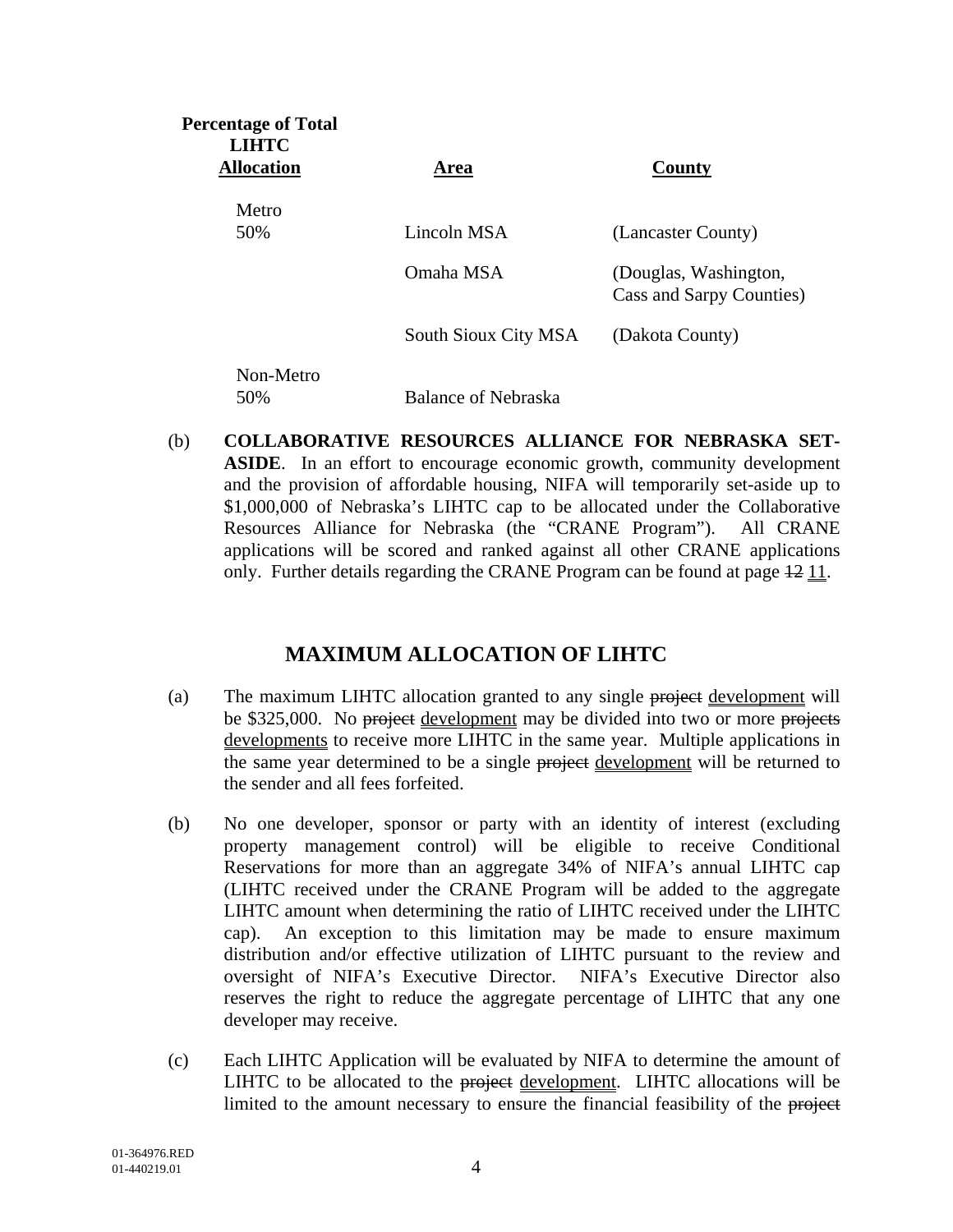development based on the pro-forma information submitted by the applicant and other materials, as NIFA may deem necessary.

- (d) Each project In the event that LIHTC are returned to NIFA in a manner that requires NIFA to reallocate the LIHTC during the same calendar year**,** NIFA shall reserve the returned LIHTC for the CRANE Program set-aside
- (e) Each development will be subject to a LIHTC allocation limit based upon LIHTC requested per unit, per bedroom, per occupant or per other measurements NIFA believes most reasonable to use in the allocation of LIHTC among applicants. For purposes of determining the amount of LIHTC allocable to a project development, NIFA may limit the developer/contractor overhead, profit fees and consultant fees included in the eligible basis of an amount not to exceed 20% of total eligible basis of the project development.

Example: Total Eligible Basis

- Builder/Contractor Overhead
- Builder/Contractor Profit
- Developer Overhead
- Developer Fee
- Tax Credit Consultant Fee
- Real Estate Consultant Fee
- $=$  Adjusted Eligible Basis
	- x 20%
- $=$  Maximum allowable for Developer, Contractor overhead & profit, & Consultant fees

If the developer fee and the builder/contractor overhead and profit exceed the maximum amount of 20%, the applicant must provide <u>a</u> written documentation explanation outlining the reason reasons for such the increase. Acceptance of such documentation written explanation is at NIFA's sole discretion. When an identity of interest exists between the developer and builder/contractor, NIFA may reduce the total amount of such fees if it deems such fees excessive. Also, applicants should be aware that NIFA may reduce the LIHTC allocation to achieve the range of 20% for these fees.

**Contractor**. If a project developer of a development *does not* have an in-house staff to construct the project development, it is assumed that an intermediary will be hired to perform services as the general contractor. Among other things, a general contractor may shield the project developer of the development from the liabilities of construction. In most cases, the general contractor awards subcontracts to other contractors to facilitate the completion of the project development and becomes the clearinghouse for the subcontractor's work.

**NOTE:** If the project developer of the development does not have an in-house staff to construct the project development, NIFA will not allow the project developer of the development to take any contractor overhead and profit fees.

#### **Developer Fee/Acquisition of Existing Building**. A developer fee will be allowed on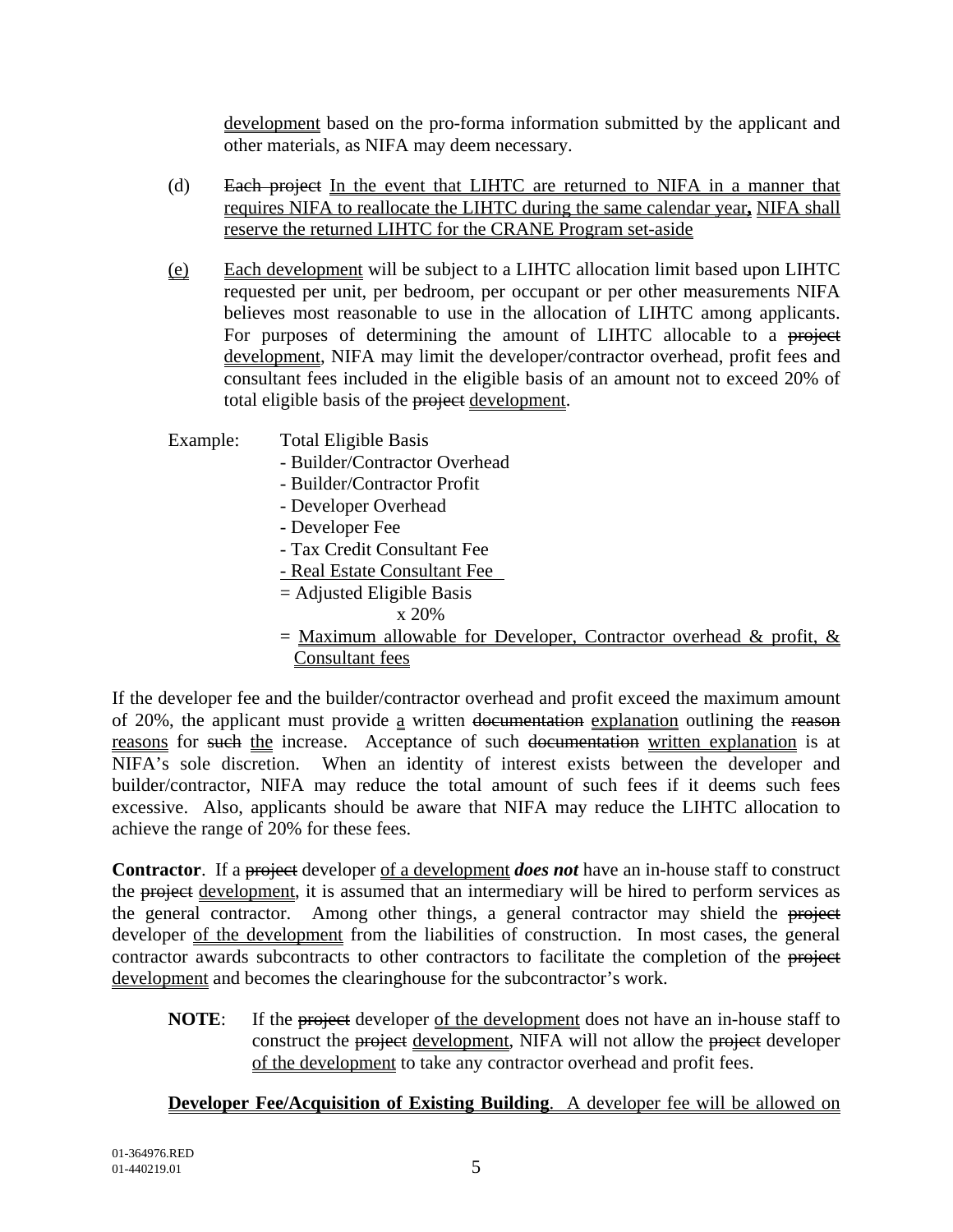the acquisition cost of an existing building that is to be rehabilitated. The developer fee will be limited to 5% of the building acquisition costs excluding the cost of land and fees associated with the purchase of the land. Acquisition cost of the existing building(s) must be supported by an appraisal from an unrelated third party and a settlement statement.

## **LIHTC FEE SCHEDULE**

**LIHTC APPLICATION FEE**. A nonrefundable fee equal to the greater of 1% of the annual LIHTC requested or \$500.

**RESERVATION/COMMITMENT FEE**. A nonrefundable fee equal to the greater of 2% of the annual LIHTC requested or \$500. This fee is due prior to consideration for a formal commitment.

**ALLOCATION FEE**. A nonrefundable fee equal to two percent of the annual LIHTC allocated. A late fee of 1% of the LIHTC amount will be assessed on any project development that does not meet the November 1 deadline for carryover.

**ANNUAL FEE**. A nonrefundable fee equal to two percent (2%) of the annual LIHTC allocated with a \$500 minimum (due each year of the project's development's Compliance Period), which may be reduced at the discretion of NIFA's Executive Director.

**LATE FEE.** There will be a late payment penalty of 5% of the fee assessed for all accounts more than 30 days delinquent. Any fee not collected will be turned over to legal counsel for collection. An application will be not considered by NIFA for LIHTC if the developer or owner of the project development has any delinquent fees due or if there are items of substantial noncompliance.

**TRANSFER FEE.** A nonrefundable fee of one fourth of 1% of the project's development's qualified basis may be assessed, at NIFA's discretion, if the project development is transferred to new owners with a different identity of interest.

- **NOTE**: NIFA reserves, commits and allocates LIHTC to partnerships, corporations, limited liability companies and individuals. Reservations and commitments of LIHTC's are non-transferable, and **any change in ownership requires NIFA's prior written approval** (e.g., addition of a third party or removal of an individual/entity names as part of the ownership entity in the LIHTC Application).
- **NOTE:** The transfer fee will not be assessed to projects developments changing from one entity type to another entity type if such transfer is to a new entity that is owned or controlled by the transferor.

**LEGAL FEES**. All extraordinary legal fees incurred by NIFA will be assessed and charged for payment against the project development owner/developer, including but not limited to the following: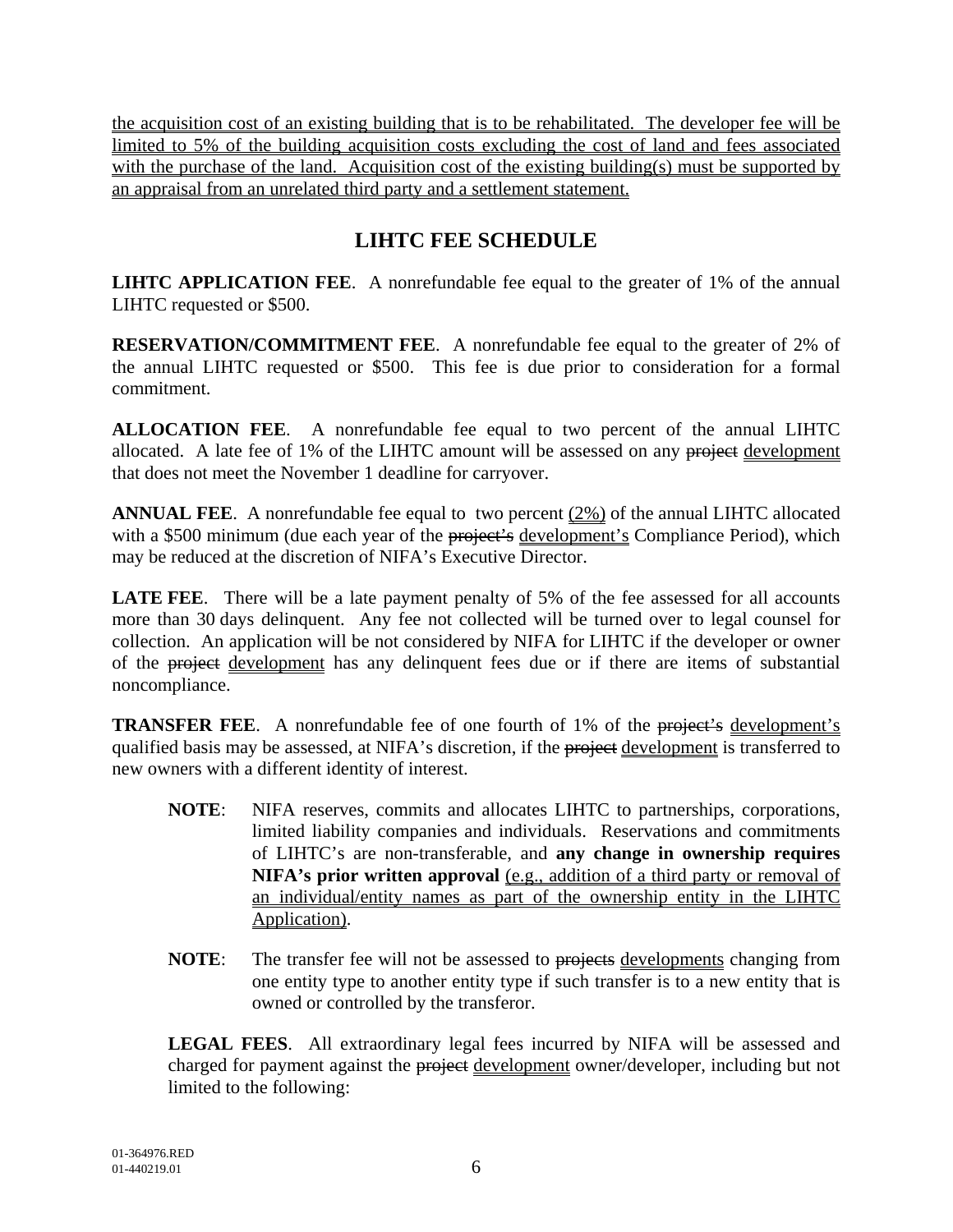- Fees for research relating to irregular situations
- Ownership agreements
- Rental rate questions
- Unusual timing situations
- Specific technical questions related to Code Section 42

### **LIHTC REVIEW AND ALLOCATION PROCESS**

NIFA will use the following process in the allocation of LIHTC:

- 1. **LIHTC APPLICATION PHASE**. To be considered for LIHTC, the LIHTC Application must be completed, signed and accompanied by the nonrefundable LIHTC Application Fee. The LIHTC Application must meet all threshold criteria. Threshold criteria will require, among other things, that the LIHTC Application contain evidence of:
	- Site control (options/purchase contracts must be valid for 90 days beyond the submitted application dead line) deadline)
	- Financing commitments (commitments must be valid for 90 days beyond the submitted application dead line date) deadline)
	- Zoning approval or evidence of material progress toward obtaining zoning approval
	- Evidence of consistency with the documented housing needs of the community
	- Owner's willingness to enter into a land-use restriction agreement
	- Comprehensive market study (market study must be dated within one year of the submitted application dead line) deadline)
- 2. **EVALUATION OF LIHTC APPLICATIONS**. LIHTC Applications not meeting the threshold criteria requirements will be rejected without further consideration or review by NIFA.
	- (a) Each project development will be evaluated based upon information submitted in its LIHTC Application and such other information as requested by NIFA or obtain in the evaluation process.
	- (b) Projects Developments will be ranked based upon the total number of points awarded in all criteria categories and placed into the appropriate set-aside priorities.
	- (c) NIFA will conduct an initial evaluation to determine the appropriate amount of LIHTC to be reserved, using data provided by the applicant and according to NIFA benchmarks and Section 42 of the Code.
	- **NOTE:** NIFA will only review materials submitted during the appropriate eyele round. NIFA will not contact any applicant during the review process.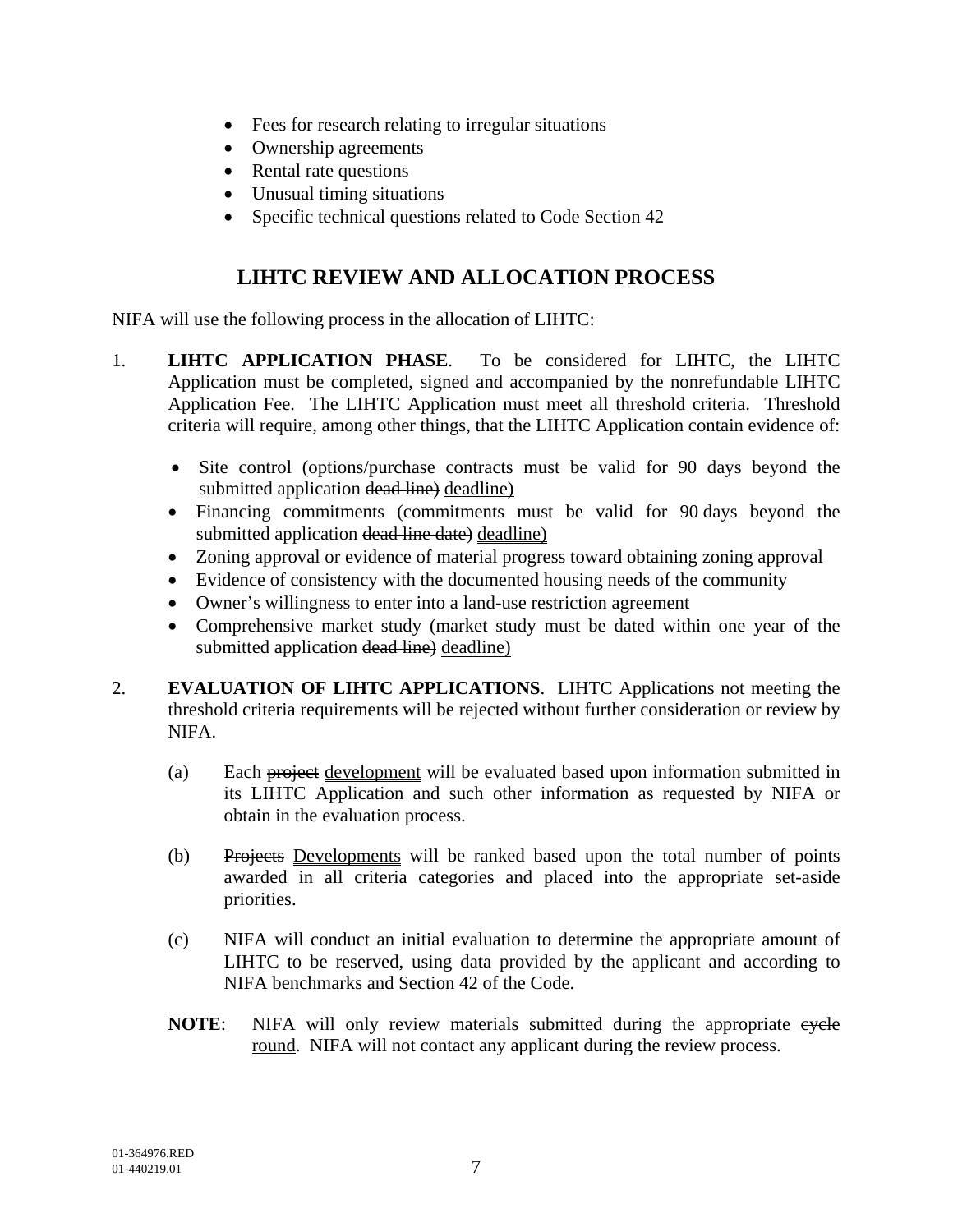- 3. **CONDITIONAL RESERVATION**. Successful LIHTC applicants will be notified in writing and will receive a Conditional Reservation of LIHTC subject to conditions imposed by NIFA.
- 4. **COMMITMENT**. Within 60 days of notification of a Conditional Reservation of LIHTC, the project development owner/developer must satisfy to NIFA that the following elements of the construction and/or rehabilitation process have been obtained or completed:
	- (a) Payment of all fees due NIFA (including fees from all other projects developments sponsored by such applicant).
	- (b) Signed documentation evidencing construction, interim and permanent financing arrangements.
	- (c) Syndication commitment (signed by both parties) outlining LIHTC equity contribution commitment or terms (i.e., percentage, proceeds to be received).
	- (d) Updated cost figures (firm bids at minimum, contracts preferred).
	- (e) Executed organization documents of the partnership or ownership entity of the project development.
	- (f) Ownership of the site as evidenced by a warranty deed.
	- (g) An Environmental Assessment conducted by an unrelated third party. For rehabilitation projects developments such report must include an assessment of the risks relating to lead-based paint, asbestos and radon.
	- (h) Execution of IRS Form 8821 (Tax Information Authorization Form) for the sharing of information between NIFA and the Internal Revenue Service ("IRS"). Each project IRS. Each development owner will be required to execute a new Form 8821 every 3 years. Form 8821 must be from the project development owner to NIFA and list the following on the respective line items:
		- 3(a): Income;
		- 3(b): (i) Partnership or LLC—Form 1065;
			- (ii) Individual—Form 1040; or
			- (iii) Corporation—Form 1120;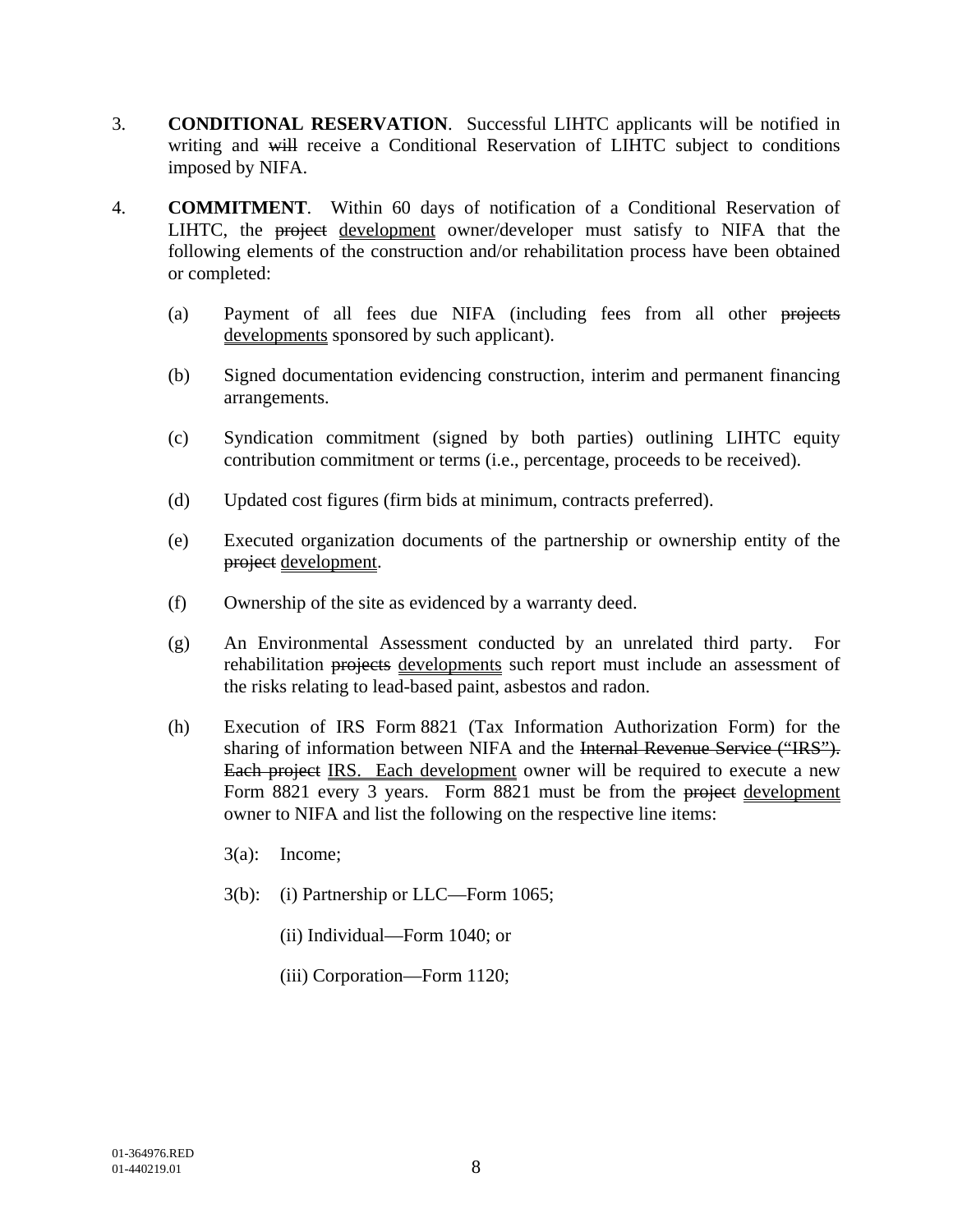- 3(c): Current year and next two years; and
- 3(d): Any related federal income tax information pertaining to LIHTC, including audit findings and assessments.
- (i) Each project development owner must agree to provide complete annual operating data and federal income tax returns to NIFA on a timely basis.
- (i) Certification from an appropriate city official with jurisdiction over the project development or from the local Department of Energy that the building(s) meet the local energy conservation code.
- (k) All projects developments receiving a Conditional Reservation must provide to NIFA project development status reports, in a form and frequency as determined by NIFA, outlining the project's development's progress towards completion or satisfaction of all requirements necessary to receive a Carryover Allocation or a final allocation of LIHTC. Information requested by NIFA will be project development specific, and may include such items as zoning approvals, firm debt and/or equity financing commitments (conditioned only upon receipt of LIHTC), construction progress reports, site control documentation and cost analysis updates.
- **NOTE:** Failure to meet the above requirements and/or other conditions imposed by NIFA, in its sole discretion within the designated time frame may result in the loss of the project's development's Conditional Reservation of LIHTC.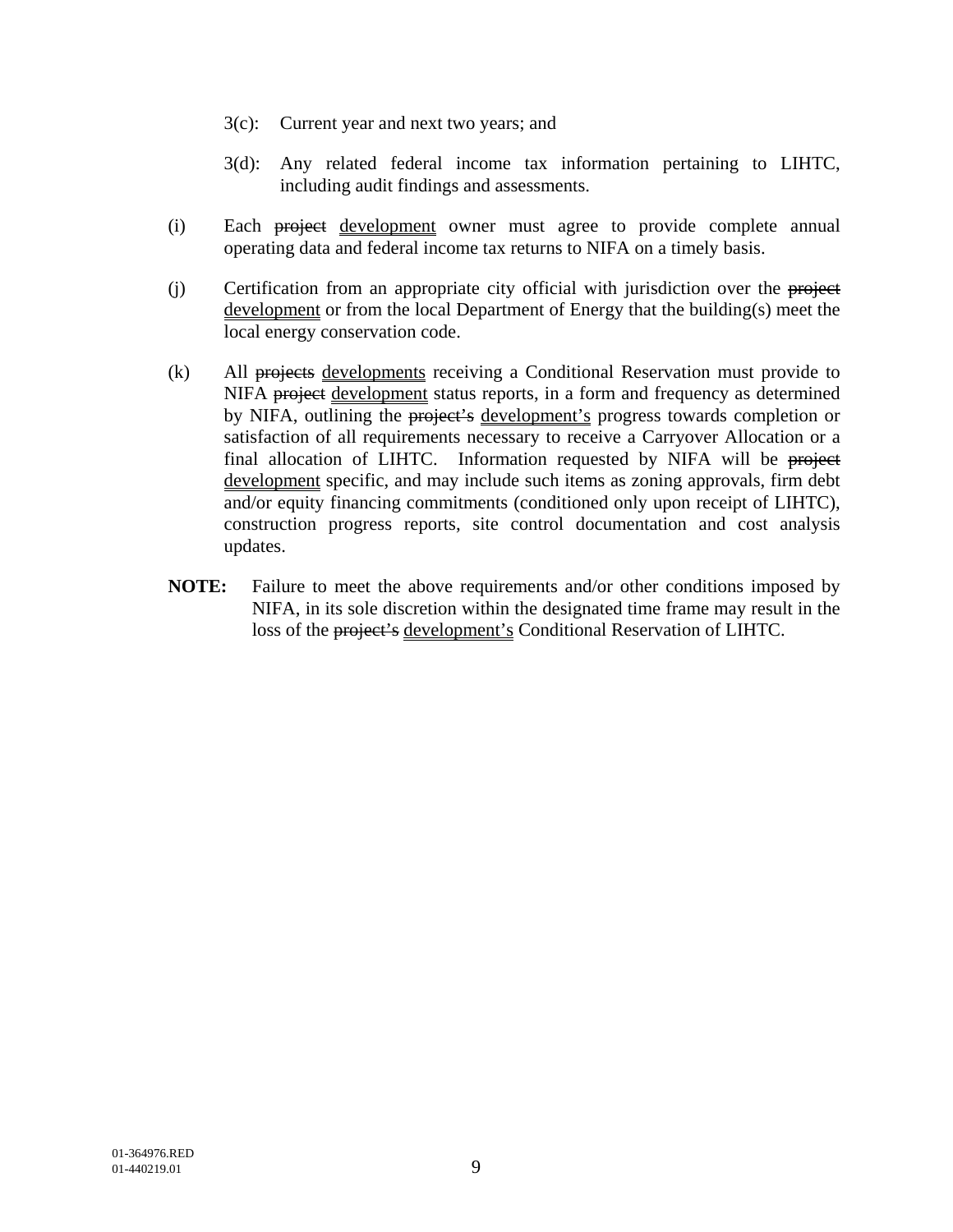- 5. **FIRM COMMITMENT**. Upon receipt of the above, NIFA will reevaluate the LIHTC needs of the project development to determine if any changes are warranted and then issue a firm commitment, subject to receipt of the following:
- (a) Execution of any disclaimers and other documents as required by NIFA;
- (b) Receipt of all fees due NIFA;
- (c) Firmness of terms for construction and permanent financing;
- (d) Receipt of plans and specifications that are in conformance with the applicable local energy conservation code, the Fair Housing Amendments Act of 1988 (Pub. L. 100-430) (if applicable) and Americans with Disabilities Act (P.L. 101-336); Section 504 of the Rehabilitation Act of 1973 (29 U.S.C. 794); and
- (e) Receipt of the Fair Housing Checklist signed by the project's development's Architect certifying that the project's development's plans and specifications conform with the Fair Housing Act and Americans with Disabilities Act.
- 6. **REVOCATION**.Possible revocation of a Conditional Reservation or LIHTC allocation for actions taken by the project development owner without prior NIFA approval may occur from the time of a Conditional Reservation up to the placed-in-service date of the project development, for, but not limited to, the following reasons:
	- (a) Site change;
	- (b) Change in ownership—a change in the parties involved in the ownership entity (e.g., addition of a third party or removal of an individual individual/entity named as part of the ownership entity in the LIHTC Application);
	- (c) Change in syndication structure and/or terms;
	- (d) Change in unit design, square footage, unit mix, number of units, number of buildings, etc. (unless changes are required by local regulatory codes);
	- (e) Instances of curable noncompliance beyond the specified cure period on an applicant's existing LIHTC projects developments in any state; or
	- (f) Change in rents charged to tenants.
- 7. **CHANGE IN OR DENIAL OF LIHTC ALLOCATION**. In accordance with Code Section 42, these evaluations may result in a possible change in the amount of LIHTC allocated to the project development or denial of the total LIHTC allocation altogether, due to, but not limited to, one or more of the following reasons:
	- (a) Information in the LIHTC Application is determined to be fraudulent;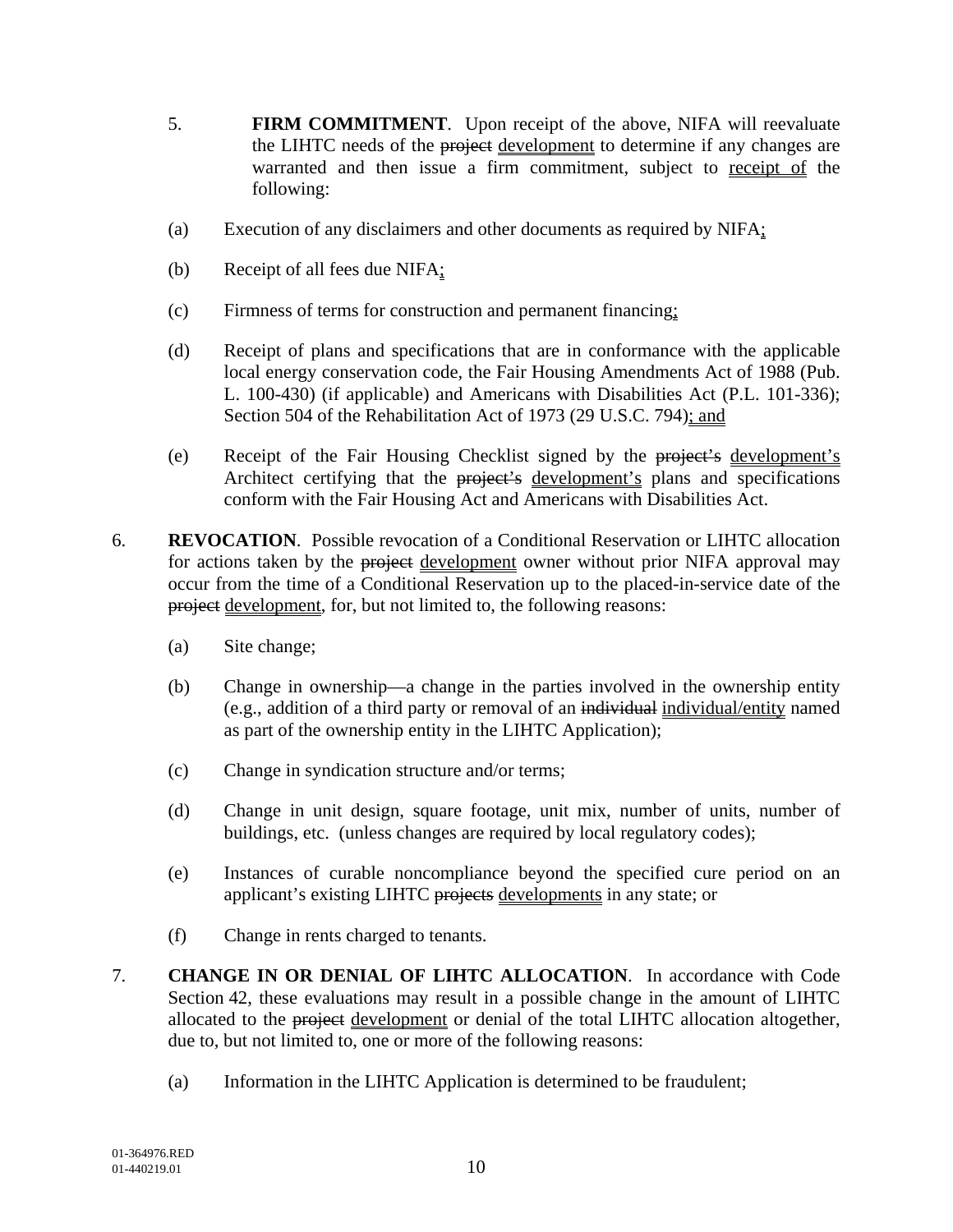- (b) Conditions in the Conditional Reservation are not met;
- (c) Material and substantial changes in the actual costs and/or square footage of the project development;
- (d) Applicant obtains additional subsidies or financing other than those disclosed in the LIHTC Application;
- (e) Subsequent regulations are issued by the Department of the Treasury or the IRS pertaining to Section 42 of the Code; or
- (f) Applicant fails to promptly notify NIFA of any material or adverse changes in the original LIHTC Application.
- 8. **CARRYOVER ALLOCATION**. Section 42 of the Code provides that NIFA may issue a carryover allocation ("Carryover Allocation") to certain qualified buildings, which are to be placed in service no later than December 31, 2004. This provision requires that 10% or more of the expected basis in the project development (including land) must be incurred by either (i) the end of 2002 2003 for projects developments receiving a LIHTC allocation prior to June 30,  $2002$   $2003$  or (ii) six months from the date of the LIHTC allocation for projects developments receiving a LIHTC allocation after June 30, 2002 2003 (the "10% Test"). **The 10% Test must be certified by an independent, thirdparty certified public accountant or attorney and must be received in NIFA's office no later than November 1, 2002 2003 or, in the case of a project development receiving an allocation after June 30, 2002 2003, no later than five months from receipt of the LIHTC allocation**. If the 10% Test certification is not received by NIFA by the specified deadlines, a 1% late fee will be assessed. A Carryover Allocation will not be issued to a project development prior to payment of all assessed fees.

At this time, NIFA will issue a Carryover Allocation if the following have been provided:

- (a) Addresses for each building for which LIHTC are issued; and
- (b) Certification by an independent, third-party certified public accountant or attorney that 10% or more of the reasonably expected basis in the project development determined as of the close of the second calendar year following the year in which the LIHTC allocation was made has been incurred by either (i) the end of 2002 2003 for projects developments receiving a LIHTC allocation prior to June 30, 2002 2003 or (ii) six months from the date of the LIHTC allocation for projects developments receiving a LIHTC allocation after June 30, 2002 2003. Carryover cost certification must be submitted on approved NIFA forms no later than the deadlines specified above. If the developer fee is included in the carryover basis, it must be earned and reasonable for the services performed to date and evidenced by an agreement.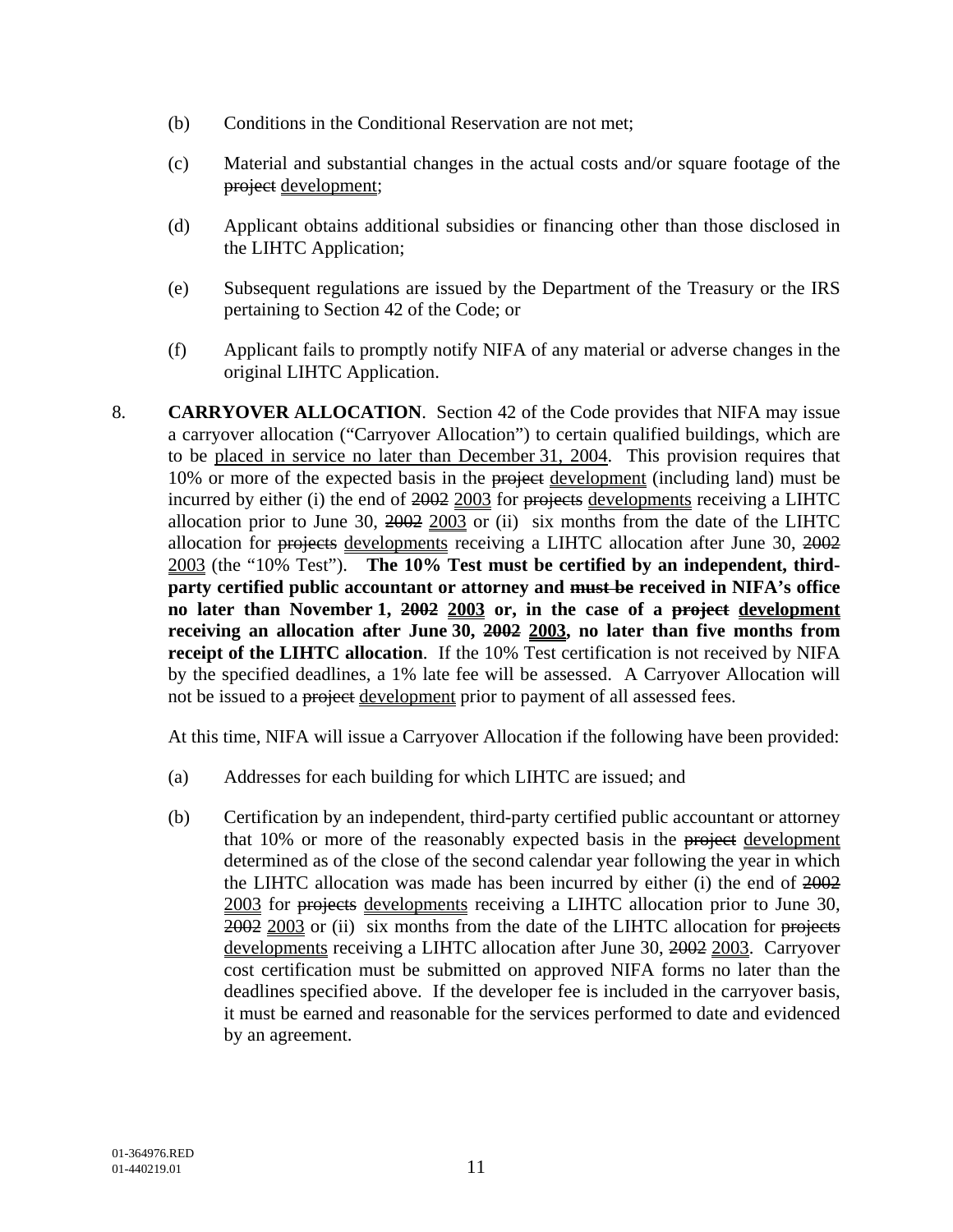- (c) Receipt of the Certification from the project's Architect that the project conforms to the Fair Housing Act (certification must be in the format provided in the Carryover Allocation manual).
	- **NOTE**: Failure to submit the Carryover Allocation within the designated time frames may result in the loss of the LIHTC's.
- 9. **FINAL LIHTC ALLOCATION**. No LIHTC allocation will be made until a building or project development is placed-in-service, the line item expenditures of the total project development costs have been certified by an independent, third-party certified public accountant or attorney and submitted on approved NIFA forms, and all applicable LIHTC fees have been received by NIFA.

Final LIHTC allocations may be requested as soon as an eligible building is placed in service. NIFA requires the submission of an independent, third-party certified public accountant or attorney costs certification no later than 60 days after the completion of 100% of the LIHTC set-aside units in the project development. The LIHTC amount allocated to a project development is based on NIFA's final determination of the qualified basis for the building or project development and a review of the project's development's costs.

- **NOTE**: Failure to submit the Final Cost Certification within the designated time frame may result in the loss of LIHTC's. Under extreme circumstances the project development owner may submit a written request to NIFA for an extension of time in which to submit the Final Cost Certification.
- 10. **SUPPORTING DOCUMENTATION**. As specifically stated in the Carryover Allocation Procedures Manual and the Cost Certification Procedures Manual, NIFA reserves the right to request documentation supporting any cost certification if it determines, in its sole discretion, that such information is necessary to effectuate the allocation of LIHTC.

## **CRANE PROGRAM APPLICATION AND ALLOCATION PROCESS**

In an effort to encourage economic growth, community development and the provision of affordable housing, NIFA will temporarily set-aside up to \$1,000,000 of Nebraska's LIHTC cap to be allocated pursuant to the CRANE Program. The CRANE Program is a strategic alliance between NIFA and other collaborating resource providers. The focus and primary purpose of the CRANE Program is to provide targeted resources to eligible applicants (communities, for profits and non-profits which have joined together) who are able to demonstrate that, through a public process, they have assessed the needs of their particular community with respect to economic development, housing development and community development and have identified specific solutions to address those needs. Proposals submitted under the CRANE Program shall demonstrate how current and potential employers and institutions (schools, hospitals, municipal service providers) located in the community will be involved in any proposed solutions. Such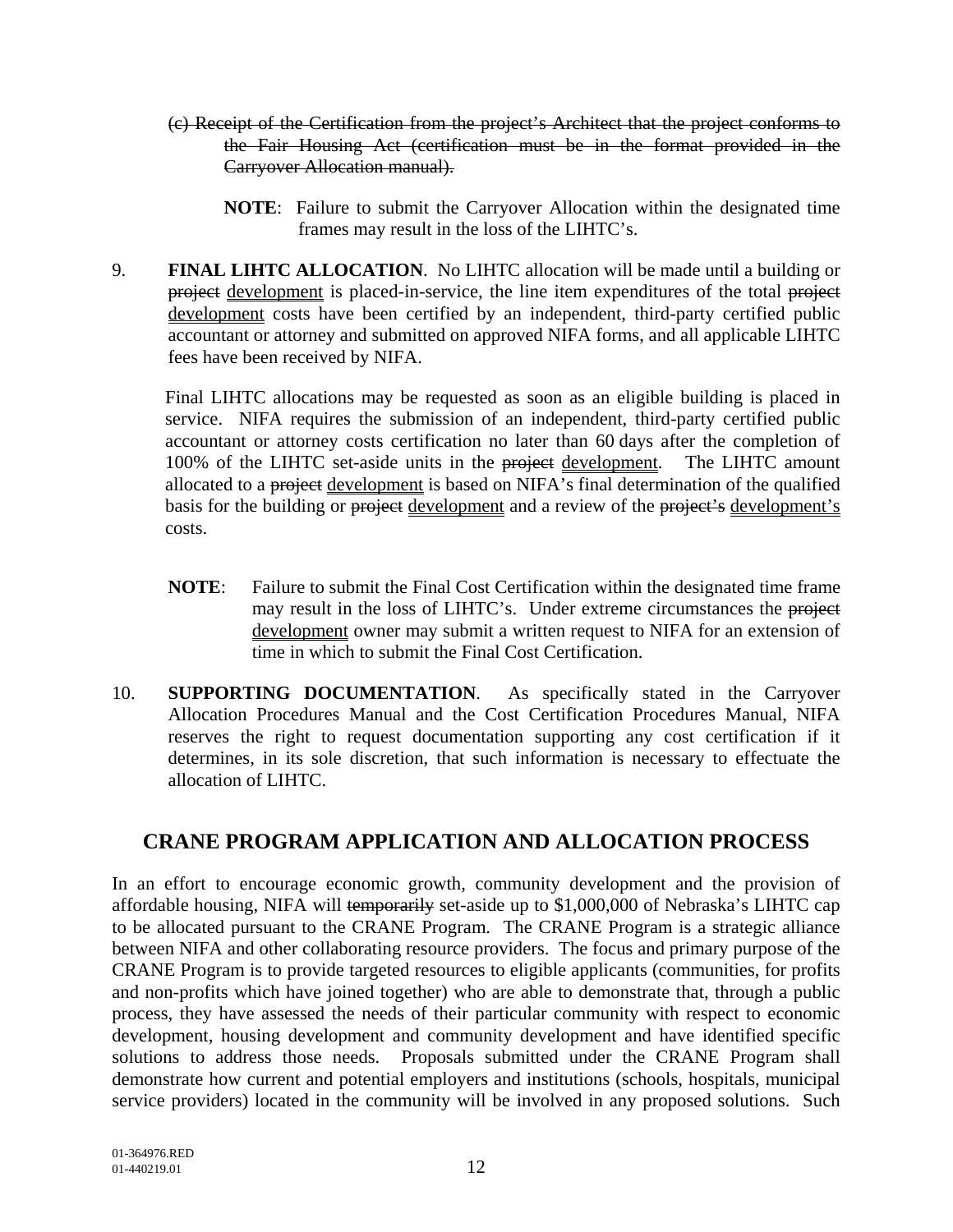proposals shall also demonstrate the development of businesses and creation of jobs and the impact on the development of affordable housing in the area. NIFA will work with other collaborating resource providers to coordinate the various resources available for a community requesting funds for a project development pursuant to the CRANE Program and identify those proposals which best demonstrate the need for LIHTC to address the needs identified by a community.

Communities/developers wishing to apply for LIHTC through the CRANE Program must complete a CRANE Program application ("CRANE Application"). CRANE Applications may be obtained by contacting NIFA, or downloading the application from the NIFA Internet web site (www.NIFA.org).

The CRANE Program will utilize a two-tier process. CRANE Program applicants must submit one original and two copies of the CRANE Application with tabbed indexes for each exhibit in the CRANE Application, including all applicable fees. NIFA will accept CRANE Applications monthly by the close of the first business day thereof. NIFA will notify the applicant when its CRANE Application has satisfied the categorization status requirements under the CRANE Program, at which time the applicant must submit an original and two copies of a completed LIHTC Application within the time periods specified by NIFA. Projects Developments under the CRANE Program that do not submit an original and two copies of the LIHTC Application, with tabbed indexes, by the specified deadline will not be reviewed or scored by NIFA. Upon satisfaction of the requirements under the LIHTC Application NIFA will issue a tentative reservation of LIHTC ("Tentative Reservation") to the project development.

## **MAXIMUM ALLOCATION OF LIHTC UNDER THE CRANE PROGRAM**

- (a) Subject to available LIHTC, there is no specific maximum LIHTC allocation that may be granted awarded to any single CRANE Program project development.
- (b) No one developer, sponsor or party with an identity of interest (excluding property management control) will be eligible to receive Tentative Reservations for more than an aggregate 34% of NIFA's annual LIHTC cap (LIHTC received under the CRANE Program will be added to the aggregate LIHTC amount when determining the ratio of LIHTC received under the LIHTC cap). An exception to this limitation may be made to ensure maximum distribution and/or effective utilization of LIHTC pursuant to the review and oversight of NIFA's Executive Director. NIFA's Executive Director also reserves the right to reduce the aggregate percentage of LIHTC that any one developer may receive.
- (c) Each CRANE Application will be evaluated by NIFA to determine the amount of LIHTC to be allocated to the project development. LIHTC allocations will be limited to the amount necessary to ensure the financial feasibility of the project development based on the pro-forma information submitted by the applicant and other materials, as NIFA may deem necessary.
- (d) Each CRANE Program applicant will be subject to a LIHTC allocation limit based upon LIHTC requested per unit, per bedroom, per occupant or per other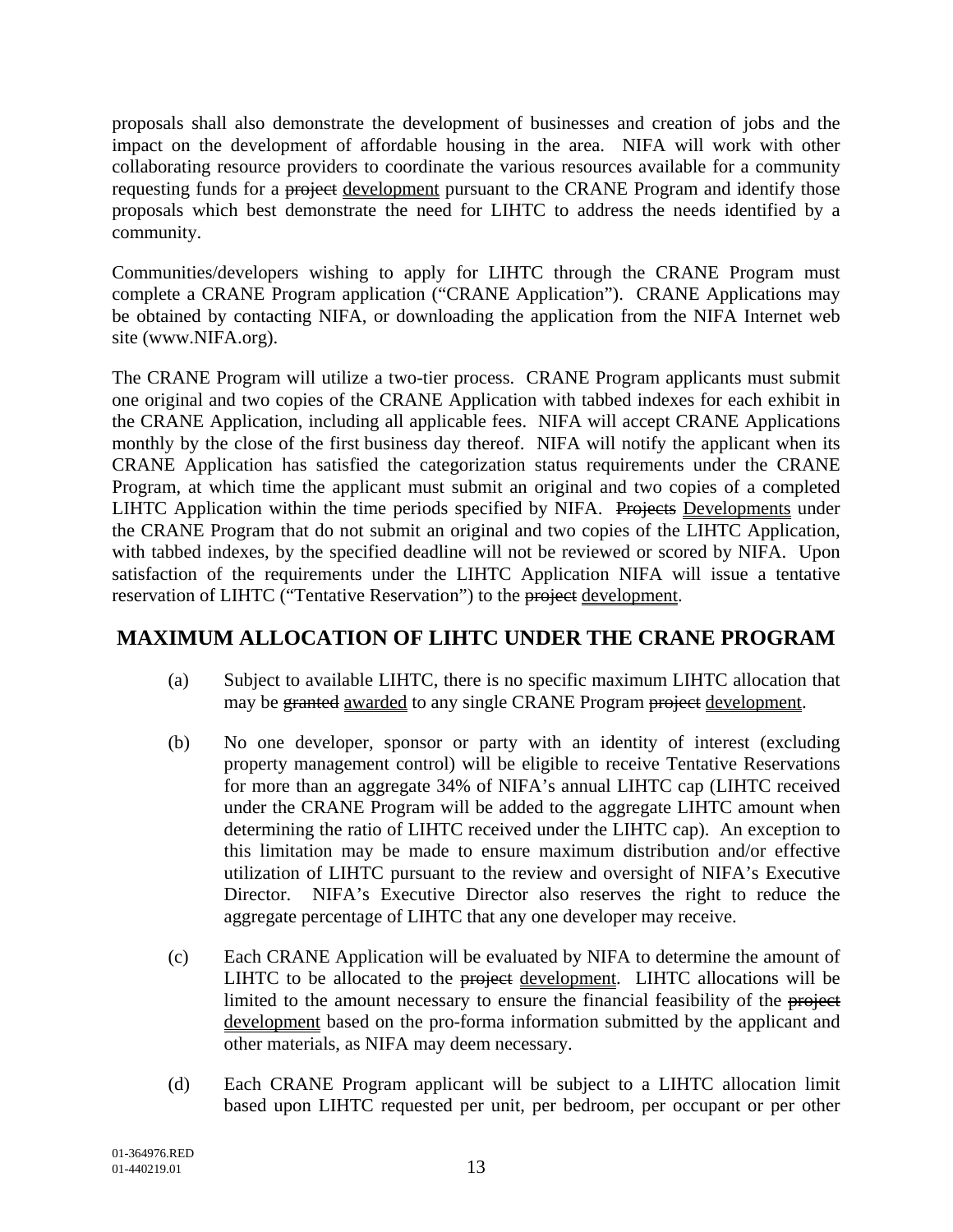measurements NIFA believes most reasonable to use in the allocation of LIHTC among applicants. For purposes of determining the amount of LIHTC allocable to a project development, NIFA may limit the developer/contractor overhead, profit fees and consultant fees included in the eligible basis of an amount not to exceed 20% of total eligible basis of the project development.

- Example: Total Eligible Basis
	- Builder/Contractor Overhead
	- Builder/Contractor Profit
	- Developer Overhead
	- Developer Fee
	- Tax Credit Consultant Fee
	- Real Estate Consultant Fee
	- = Adjusted Eligible Basis
		- x 20%
	- $=$  Maximum allowable for Developer, Contractor overhead & profit, & Consultant fees

If the developer fee and the builder/contractor overhead and profit exceed the maximum amount of 20%, the CRANE Program applicant must provide a written documentation explanation outlining the reasons for such the increase. Acceptance of such documentation written explanation is at NIFA's sole discretion. When an identity of interest exists between the developer and builder/contractor, NIFA may reduce the total amount of such fees where it deems the fees excessive. Also, CRANE Program applicants should be aware that NIFA may reduce the LIHTC allocation to achieve the range of 20% for these fees.

**Contractor**. If a CRANE Program developer *does not* have an in-house staff to construct the project development, it is assumed that an intermediary will be hired to perform services as the general contractor. Among other things, a general contractor may shield the CRANE Program developer from the liabilities of construction. In most cases, the general contractor awards subcontracts to other contractors to facilitate the completion of the project development and becomes the clearinghouse for the subcontractor's work.

**NOTE**: If the CRANE Program developer does not have an in-house staff to construct the project development, NIFA will not allow the CRANE Program developer to take any contractor overhead and profit fees.

**Developer Fee/Acquisition of Existing Building**. A developer fee will be allowed on the acquisition cost of an existing building that is to be rehabilitated. The developer fee will be limited to 5% of the building acquisition costs excluding the cost of land and fees associated with the purchase of the land. Acquisition costs of existing structure(s) must be supported by an appraisal from an unrelated third party and a settlement statement.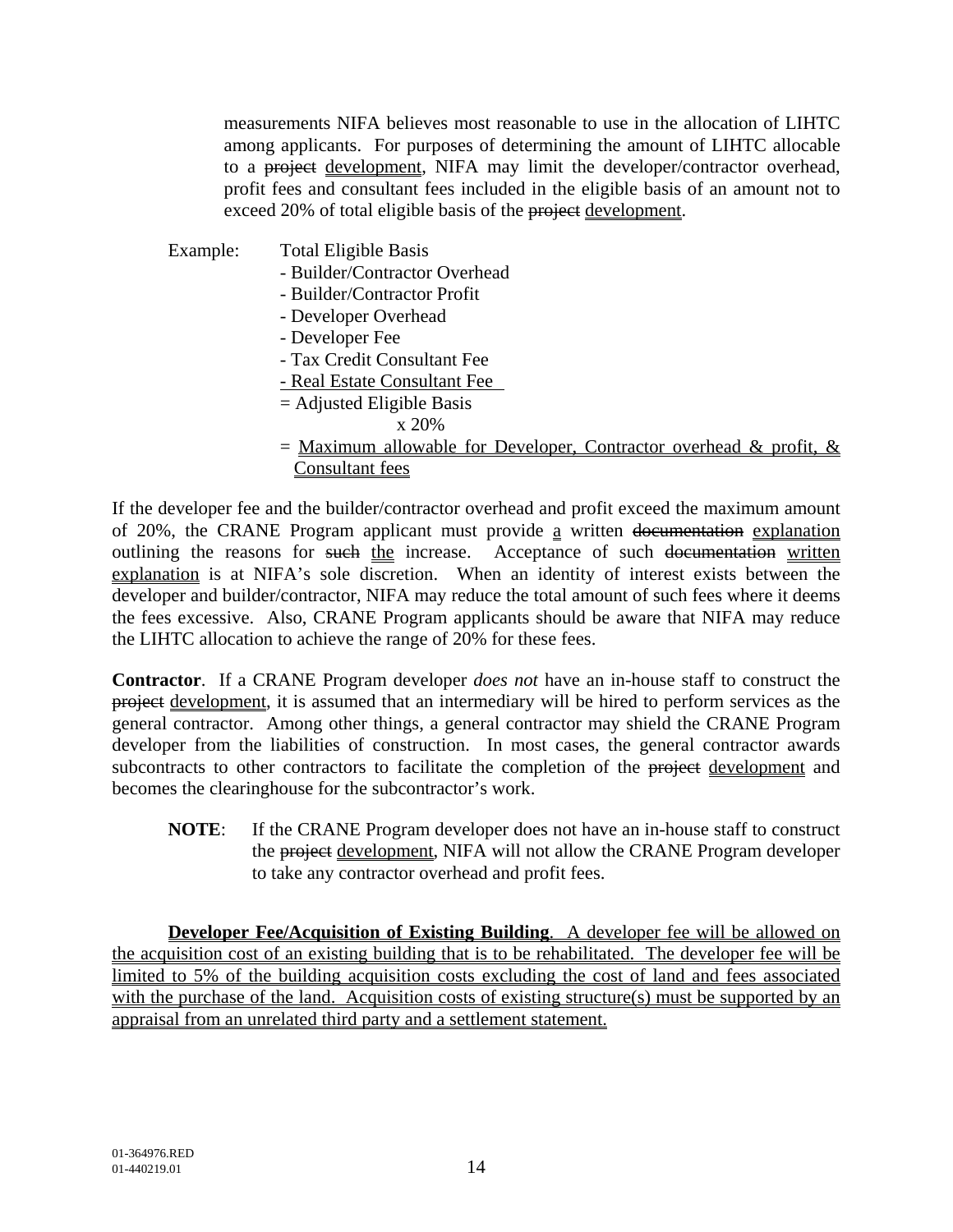### **CRANE PROGRAM FEE SCHEDULE**

**LIHTC APPLICATION FEE**. A nonrefundable fee of \$500.

**RESERVATION/COMMITMENT FEE**. A nonrefundable fee equal to the greater of 2% of the annual LIHTC requested or \$500. This fee is due prior to consideration for a formal commitment.

**ALLOCATION FEE**. A nonrefundable fee equal to 2% of the annual LIHTC allocated. A late fee of 1% of the LIHTC amount will be assessed on any project development that does not meet the November 1 deadline for carryover.

**ANNUAL FEE**. A nonrefundable fee equal to 2% of the annual LIHTC allocated with a \$500 minimum (due each year of the project's development's Compliance Period), which may be reduced at the discretion of NIFA's Executive Director.

**LATE FEE.** There will be a late payment penalty of 5% of the fee assessed for all accounts more than 30 days delinquent. Any fee not collected will be turned over to legal counsel for collection. An application will be not considered by NIFA for LIHTC if the developer or owner of the CRANE Program project development has any delinquent fees due or if there are items of substantial noncompliance.

**TRANSFER FEE.** A nonrefundable fee of one fourth of 1% of the project's development's qualified basis may be assessed, at NIFA's discretion, if the CRANE Program is transferred to new owners with a different identity of interest.

- **NOTE**: NIFA reserves, commits and allocates LIHTC to partnerships, corporations, limited liability companies and individuals. Reservations and commitments of LIHTC are non-transferable, and **any change in the CRANE Program ownership requires NIFA's prior written approval** (e.g., addition of a third party or removal of an individual/entity names as part of the ownership entity in the LIHTC Application).
- **NOTE:** The transfer charge will not pertain to projects developments changing from one entity to another when such transfer is to a new entity that is owned or controlled by the transferor.

**LEGAL FEES**. All extraordinary legal fees incurred by NIFA will be assessed and charged to for payment against the CRANE Program owner/developer, including but not limited to the following:

- Fees for research relating to irregular situations
- Ownership agreements
- Rental rate questions
- Unusual timing situations
- Specific technical questions related to Code Section 42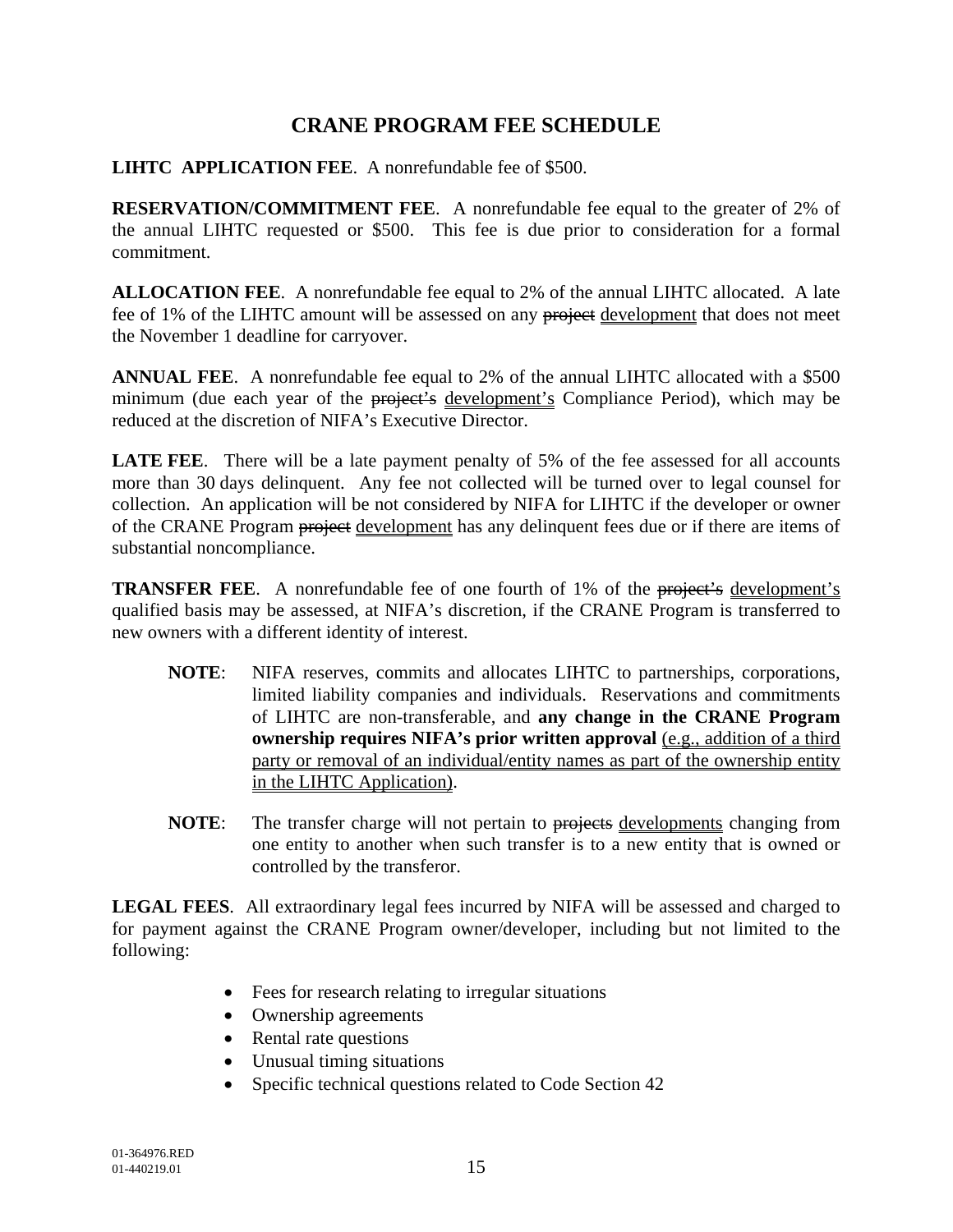## **CRANE PROGRAM REVIEW AND ALLOCATION PROCESS**

NIFA will use the following process in the allocation of LIHTC under the CRANE Program:

- 1. **CRANE APPLICATION PHASE**. To be considered under the CRANE Program, the CRANE Application must be completed and, signed and submitted to NIFA.
- 2. **TENTATIVE RESERVATION PHASE**. Successful CRANE Program applicants will be notified, in writing by NIFA, and will receive a Tentative Reservation of LIHTC.

All CRANE Program projects developments receiving a Tentative Reservation must provide to NIFA project development status reports, in a form and frequency as determined by NIFA, outlining the project's development's progress toward completion or satisfaction of all requirements necessary to receive a Conditional Reservation and/or Carryover Allocation of LIHTC. Information requested by NIFA will be project development specific, and may include such items as zoning approvals, firm debt and/or equity financing commitments (conditioned only upon receipt of LIHTC), construction progress reports, site control documentation and cost analysis updates. NIFA will review all CRANE Program status reports and determine, in its discretion, whether a CRANE Program project development has made significant progress toward meeting the requirements to receive a Conditional Reservation of LIHTC. If NIFA determines that significant progress has not been achieved for the by CRANE Program project development, NIFA reserves the right to cancel or suspend the Tentative Reservation of LIHTC. The LIHTC reserved under the Tentative Reservation will be available to other applicants meeting the requirements under the CRANE Program. To the extent of available resources, CRANE Program projects developments with a suspended Tentative Reservation may be eligible for a preference in the subsequent year's CRANE Program resources.

#### 3. **LIHTC APPLICATIONS SUBMITTED BY CRANE PROGRAM APPLICANTS**

LIHTC Applications submitted under the CRANE Program must be completed and signed. The CRANE Program applicants must meet all threshold criteria specified in the LIHTC Application. Threshold criteria will require, among other things, that the LIHTC Application contain evidence of:

- Site control (options/contracts to purchase must be valid for 90 days beyond the submitted application dead line) deadline)
- Financing commitments (commitments must be valid for 90 days beyond the submitted application deadline date)
- Zoning approval or evidence of material progress toward obtaining zoning approval
- Evidence of consistency with the documented housing needs of the community
- Owner's willingness to enter into a land-use restriction agreement
- Comprehensive market study (market study must be dated within one year of the submitted application deadline)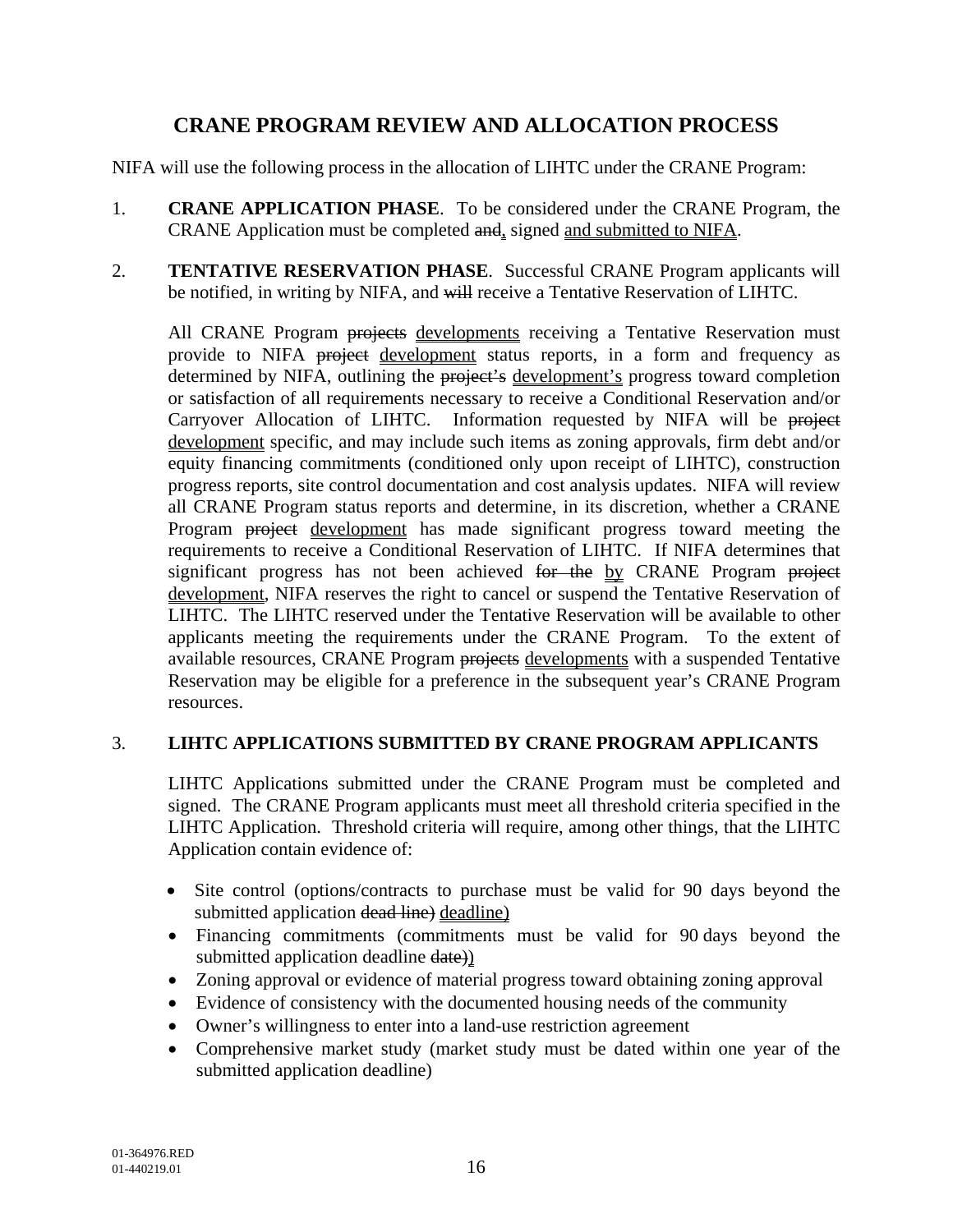#### 4. **EVALUATION OF LIHTC APPLICATIONS UNDER THE CRANE PROGRAM**. LIHTC Applications submitted under the CRANE Program not meeting the threshold criteria requirements will be either suspended at NIFA's discretion or rejected without further consideration or review by NIFA.

- (a) Each CRANE Program project development will be evaluated based upon information submitted in the CRANE Application and the LIHTC Application and such other information that NIFA may request or obtain in the evaluation process.
- (b) NIFA will conduct an initial evaluation to determine the appropriate amount of LIHTC to be reserved, using data provided by the applicant and according to NIFA benchmarks and Section 42 of the Code.
- **NOTE**: NIFA will only review materials submitted during the appropriate CRANE Program eyele deadline.
- 5. **CONDITIONAL RESERVATION**. Successful CRANE Program LIHTC applicants will be notified in writing and will receive a Conditional Reservation of LIHTC subject to conditions imposed by NIFA and the availability of LIHTC under the CRANE Program.
- 6. **COMMITMENT**. Within the time period specified by NIFA in the notification of a Conditional Reservation of LIHTC, the CRANE Program applicant must satisfy to NIFA that the following elements of the construction and/or rehabilitation process have been obtained or completed:
	- (a) Payment of all fees due NIFA (including fees from all other projects developments sponsored by such applicant).
	- (b) Signed documentation evidencing construction, interim and permanent financing arrangements.
	- (c) Syndication commitment (signed by both parties) outlining LIHTC equity contribution commitment or terms (i.e., percentage, proceeds received).
	- (d) Updated cost figures (firm bids at minimum, contracts preferred).
	- (e) Executed organizational documents of the partnership or ownership entity of the project development.
	- (f) Ownership of the site as evidenced by a warranty deed.
	- (g) An Environmental Assessment conducted by an unrelated third party. For rehabilitation projects developments such report must include an assessment of the risks relating to lead-based paint, asbestos and radon.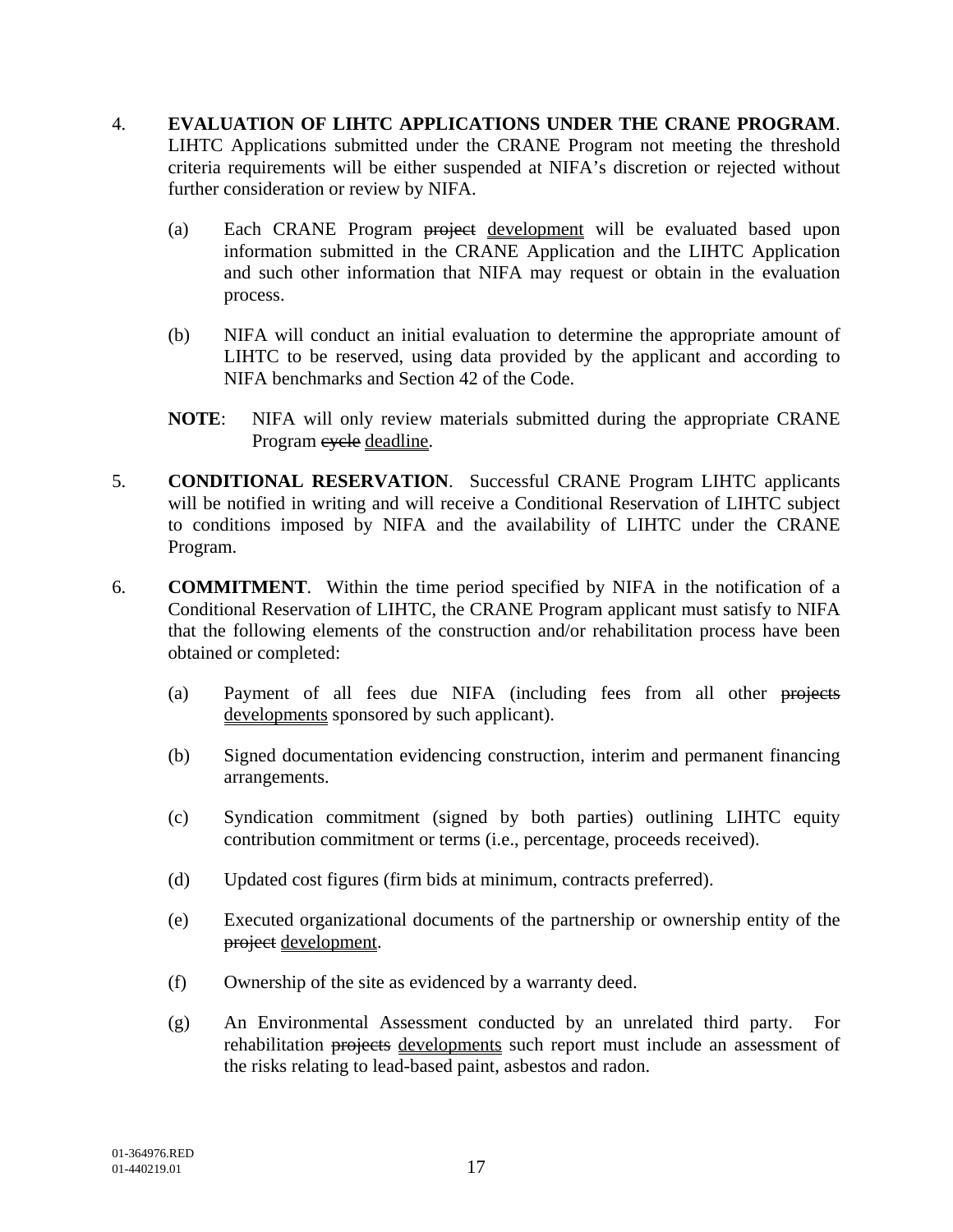- (h) Execution of IRS Form 8821 (Tax Information Authorization Form) for the sharing of information between NIFA and the Internal Revenue Service ("IRS"). Each project development owner will be required to execute a new Form 8821 every 3 years. Form 8821 must be from the CRANE Program owner to NIFA and list the following on the respective line items:
	- 3(a): Income;
	- 3(b): (i) Partnership or LLC—Form 1065;
		- (ii) Individual—Form 1040; or
		- (iii) Corporation—Form 1120;
	- 3(c): Current year and next two years; and
	- 3(d): Any related federal income tax information pertaining to LIHTC, including audit findings and assessments.
- (i) Each CRANE Program owner/developer must agree to provide complete annual operating data and federal income tax returns to NIFA on a timely basis.
- (i) Certification from an appropriate city official with jurisdiction over the project development or certification from the local Department of Energy must be submitted which states whether the residential building(s) in the CRANE Program meets the local energy conservation code.
- (k) All CRANE Program projects developments receiving a Conditional Reservation must provide to NIFA project development status reports, in a form and frequency as determined by NIFA, outlining the project's development's progress towards completion or satisfaction of all requirements necessary to receive a Carryover Allocation of LIHTC. Information requested by NIFA will be project development specific, and may include such items as zoning approvals, firm debt and/or equity financing commitments (conditioned only upon receipt of LIHTC), construction progress reports, site control documentation and cost analysis updates.
- **NOTE:** Failure to meet the above requirements, and/or other conditions imposed by NIFA in its sole discretion within the designated time frame may result in the loss of the project's development's Conditional Reservation of LIHTC.
- 7. **FIRM COMMITMENT**. Upon receipt of the above, NIFA will reevaluate the LIHTC needs of the CRANE Program development to determine if any changes are warranted and then issue a firm commitment, subject to the following:
	- (a) Execution of any disclaimers and other documents required by NIFA.
	- (b) Receipt of all fees due NIFA.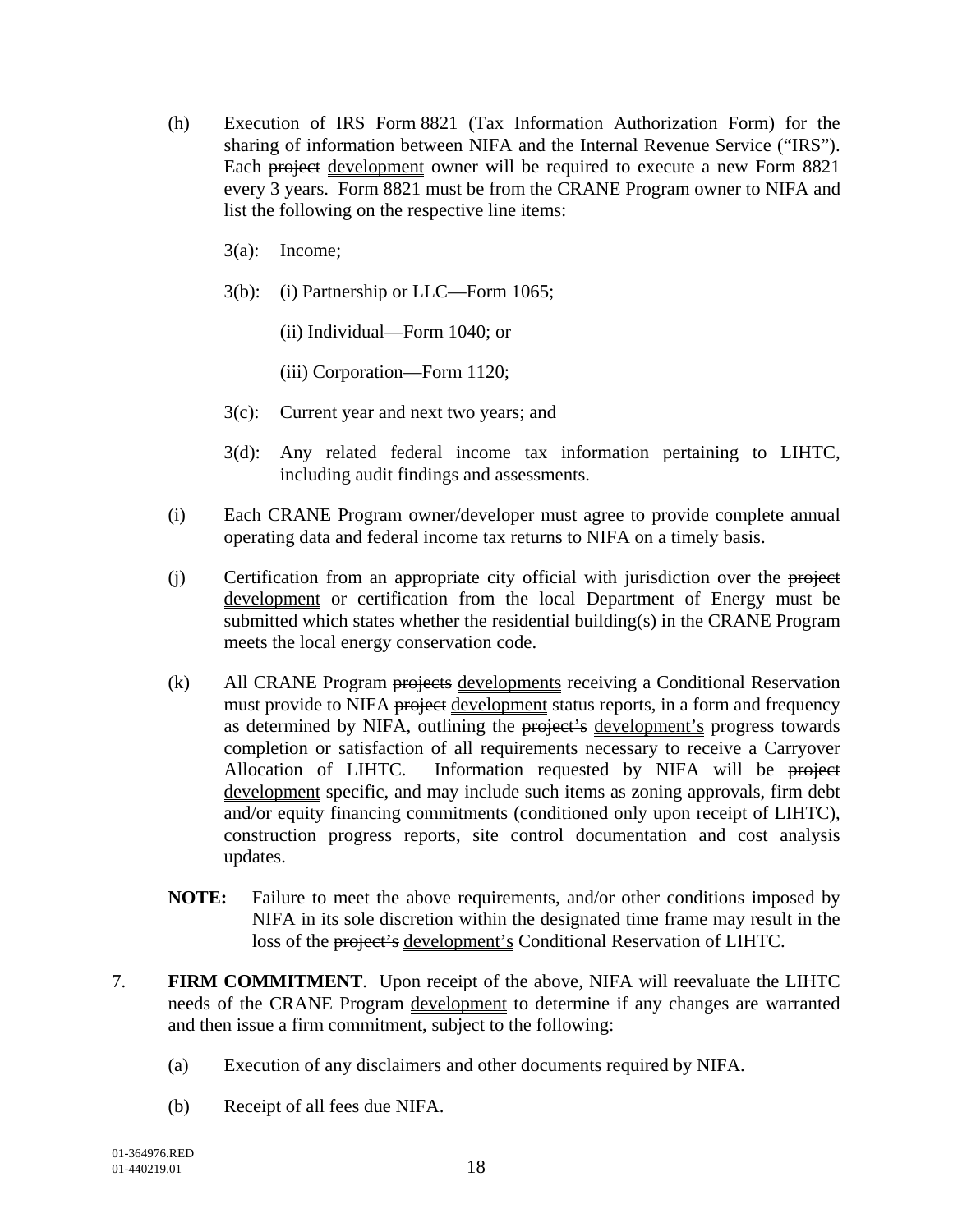- (c) Confirmation of firmness of terms for construction and permanent financing.
- (d) Receipt of plans and specifications that are in conformance with the applicable local energy conservation code, the Fair Housing Amendments Act of 1988 (Pub. L. 100-430) (if applicable) and Americans with Disabilities Act (P.L. 101-336); Section 504 of the Rehabilitation Act of 1973 (29 U.S.C. 794).
- (e) Receipt of the Fair Housing Checklist signed by the project's development's Architect certifying that the project's development's plans and specifications conform with the Fair Housing Act and Americans with Disabilities Act.
- 8. **REVOCATION**.Possible revocation of a Tentative/Conditional Reservation or LIHTC allocation for actions taken by the CRANE Program project development owner without prior NIFA approval may occur from the time of a Tentative/Conditional Reservation up to the placed-in-service date, for, but not limited to, the following reasons:
	- (a) Site change;
	- (b) Change in ownership—a change in the parties involved in the ownership entity (e.g., addition of a third party or removal of an individual individual/entity named as part of the ownership entity submitted by the CRANE Program applicant in its LIHTC Application or CRANE Application);
	- (c) Change in syndication structure and/or terms;
	- (d) Change in unit design, square footage, unit mix, number of units, number of residential buildings, etc. (unless changes are required by local regulatory codes);
	- (e) Instances of curable noncompliance beyond the specified cure period on an applicant's existing LIHTC projects developments in any state; or
	- (f) Change in rents charged to tenants.
- 9. **CHANGE IN OR DENIAL OF LIHTC ALLOCATION**. In accordance with Code Section 42, these evaluations may result in a possible change in the amount of LIHTC allocated to a CRANE Program project development or denial of the total LIHTC allocation altogether, due to, but not limited, to one or more of the following reasons:
	- (a) Information submitted by the CRANE Program applicant in its LIHTC Application or CRANE Application is determined to be fraudulent;
	- (b) Conditions in the Tentative/Conditional Reservation are not met;
	- (c) Material and substantial changes occur in the actual costs and/or square footage of the project development;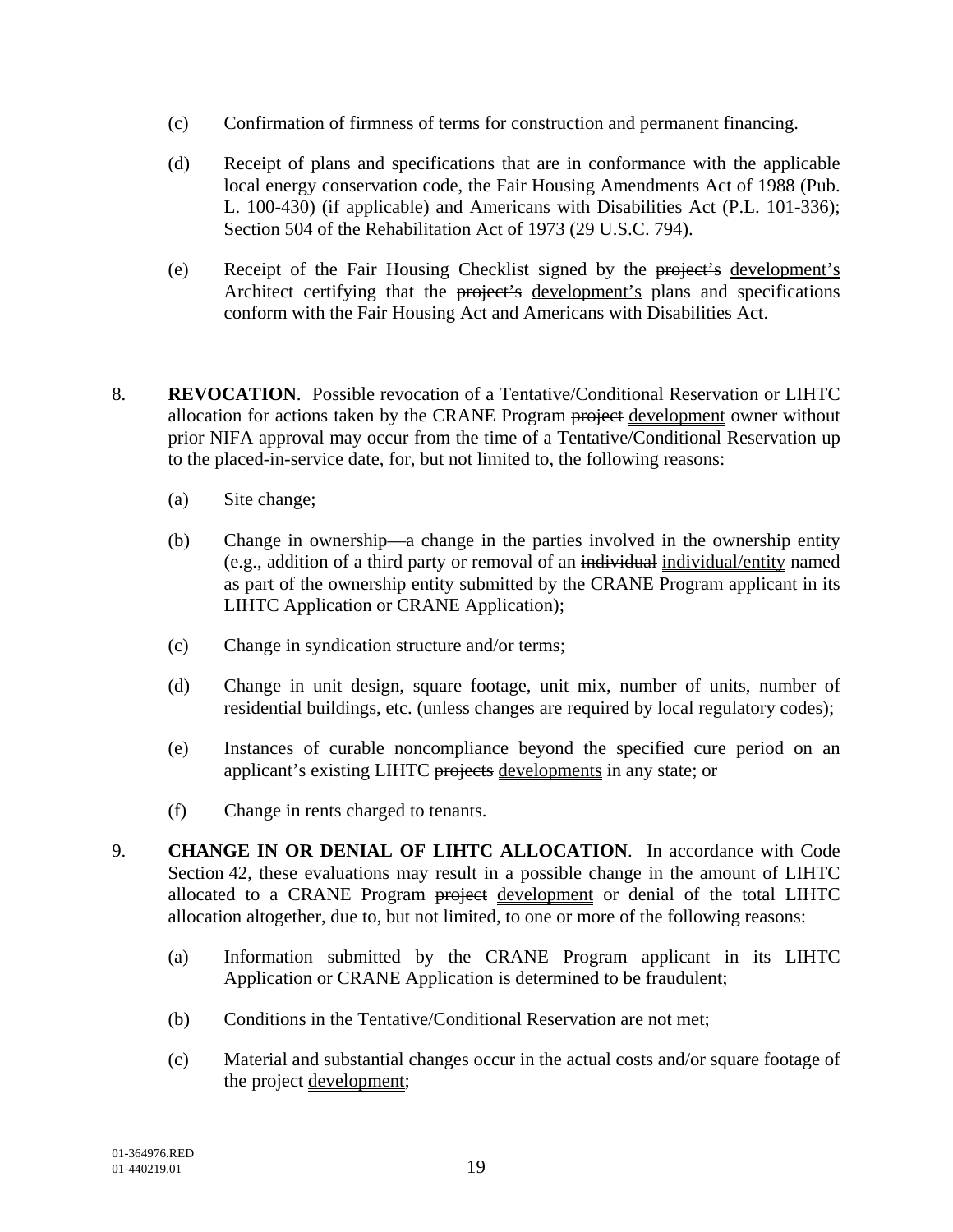- (d) Applicant obtains additional subsidies or financing other than those disclosed in the LIHTC Application or CRANE Application;
- (e) Subsequent regulations are issued by Department of the Treasury or the IRS pertaining to Section 42 of the Code; or
- (f) CRANE Applicant fails to promptly notify NIFA of any material or adverse changes in either the original LIHTC Application or CRANE Application .
- 10. **CARRYOVER ALLOCATION**. Section 42 of the Code provides that NIFA may issue a carryover allocation ("Carryover Allocation") to certain qualified buildings, which are to be placed in service no later than December 31, 2004. This provision requires that 10% or more of the expected basis in the project development (including land) must be incurred by either (i) the end of 2002 2003 for projects developments receiving a LIHTC allocation prior to June 30, 2002 June 30, 2003 or (ii) six months from the date of the LIHTC allocation for projects developments receiving a LIHTC allocation after June 30, 2002 2003 (the "10% Test"). **The 10% Test must be certified by an independent, third-party certified public accountant or attorney and must be received in NIFA's office no later than November 1, 2002 2003 or, in the case of a project development receiving an allocation after June 30, 2002 2003, no later than five months from receipt of the LIHTC allocation**. If the 10% Test certification is not received by NIFA by the specified deadlines, a 1% late fee will be assessed. A Carryover Allocation will not be issued to a project development prior to payment of all assessed fees.

At this time, NIFA will issue a Carryover Allocation if the following have been provided:

- (a) Addresses for each building for which LIHTC are issued; and
- (b) Certification by an independent, third-party certified public accountant or attorney that 10% or more of the reasonably expected basis in the project development determined as of the close of the second calendar year following the year in which the LIHTC allocation was made has been incurred by either (i) the end of 2002 2003 for projects developments receiving a LIHTC allocation prior to June 30, 2002 2003 or (ii) six months from the date of the LIHTC allocation for projects developments receiving a LIHTC allocation after June 30, 2002 2003. Carryover cost certification must be submitted on approved NIFA forms no later than the deadlines specified above. If the developer fee is included in the carryover basis, it must be earned and reasonable for the services performed to date and evidenced by an agreement.
- (c) Receipt of the Certification from the project's Architect that the project conforms to the Fair Housing Act (certification must be in the format provided in the Carryover Allocation manual).
	- **NOTE**: Failure to submit the Carryover Allocation within the designated time frames may result in the loss of the LIHTC's.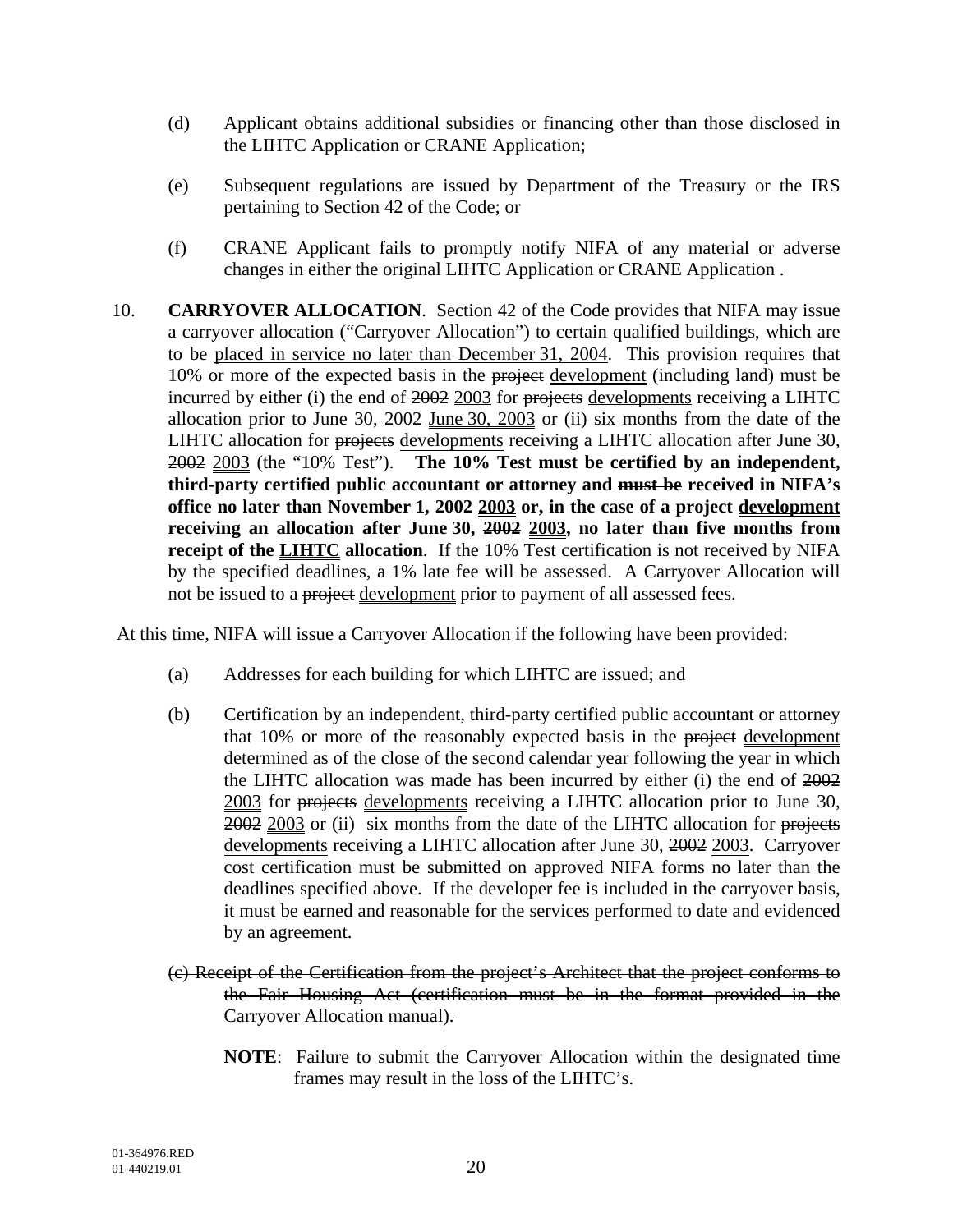11. **FINAL LIHTC ALLOCATION**. No LIHTC allocation will be made until a residential building or project development is placed in service, the line item expenditures of the total project development costs have been certified by an independent, third-party certified public accountant or attorney and submitted on approved NIFA forms, and all applicable LIHTC fees have been received by NIFA

Final LIHTC allocations may be requested as soon as an eligible building is placed in service. NIFA requires the submission of an independent, third-party certified public accountant or attorney costs certification no later than 60 days after the completion of 100% of the LIHTC set-aside units in the project development. The LIHTC amount allocated to a project development is based on NIFA's final determination of the qualified basis for the building or project development and a review of the project development costs.

- **NOTE**: Failure to submit the Final Cost Certification within the designated time frame may result in the loss of LIHTC. Under extreme circumstances the project development owner may submit a written request to NIFA for an extension of time in which to submit the Final Cost Certification.
- 12. **SUPPORTING DOCUMENTATION**. As specifically stated in the Carryover Allocation Procedures Manual and the Cost Certification Procedures Manual, NIFA reserves the right to request documentation supporting any cost certification if it determines, in its sole discretion, that such information is necessary to effectuate the allocation of LIHTC.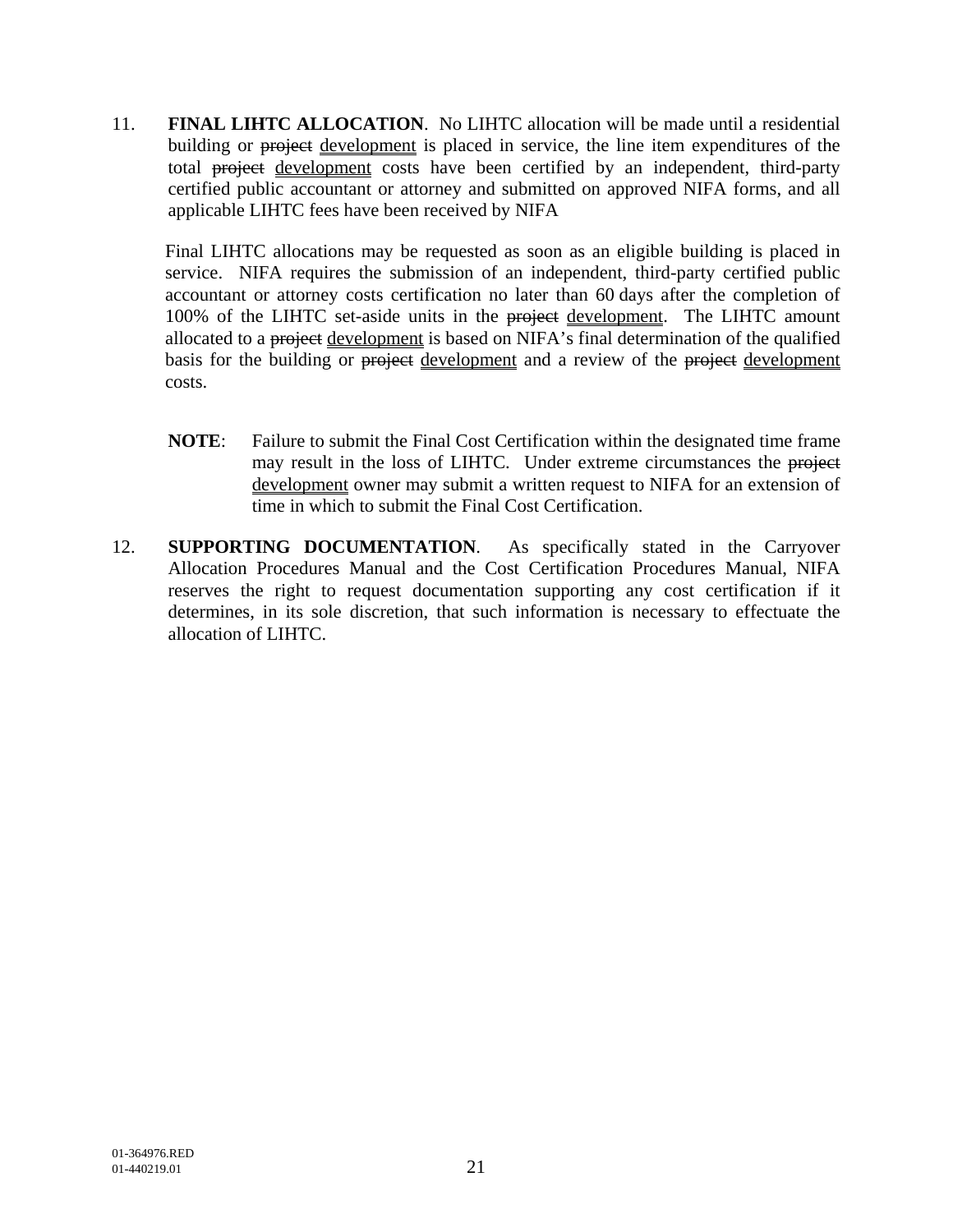### **LIHTC GUIDELINES**

Following are general guidelines of the LIHTC Program including the CRANE Program and all other set-aside. These guidelines are not conclusive and should not be relied upon as tax advice. NIFA suggests that, prior to completing the **LIHTC** Application, you consult with an independent, third-party certified public accountant or attorney for a complete interpretation of the tax law. NIFA's review of documents submitted in connection with a LIHTC request Application is solely for its own purposes. NIFA makes no representations to the project development owner or anyone else as to:

- (a) compliance with the Code, Treasury Regulations or any other laws or regulations governing LIHTC; or
- (b) the financial feasibility or viability of any project development.

No member, officer, agent or employee of NIFA will be personally liable concerning any matters arising out of, or in relation to, the allocation of LIHTC. LIHTC's will be issued awarded based on federal tax law and Nebraska's LIHTC Allocation Plan. NIFA reserves, commits and allocates LIHTC to partnerships, corporations, limited liability companies and individuals. LIHTC reservations and commitments are not transferable, and any change in project development ownership requires NIFA's prior written approval. NIFA verifies project development ownership through closing documents, warranty deeds and title reports.

NIFA reserves the right not to allocate LIHTC to any project development, regardless of ranking/scoring, if NIFA determines in its sole discretion that the project development does not further the purpose and goals of the LIHTC Program. For purposes of this determination, the information taken into account may include, but is not limited to, comments from officials of local governmental jurisdictions, the sponsor's experience and performance and the sponsor's prior dealings with NIFA and other states' LIHTC programs. The prior performance considered may include, but is not limited to, progress achieved with previous LIHTC Conditional Reservations, project development compliance and payment of monitoring fees.

NIFA reserves the right not to allocate LIHTC to any project development, regardless of ranking/scoring, if NIFA determines in its sole discretion that a disproportionate number of LIHTC projects developments have been developed in a particular census tract within the past three-year period. NIFA may decide to allocate LIHTC to a project development in another county to best serve the citizens of Nebraska. This right will be exercised only in limited circumstances, such as when LIHTC projects developments in a particular census tract have a vacancy rate of 7% or more, or if adding current applications to existing LIHTC projects developments and other previously approved and funded (but not yet constructed nor occupied) LIHTC projects developments would create a disproportional number of low-income housing units.

NIFA recognizes that certain projects developments may need additional subsidies to encourage the production and ensure the viability of such projects developments as low-income housing projects developments. Under certain circumstances (particularly for smaller projects developments in rural areas), NIFA may agree to provide limited second mortgage financing to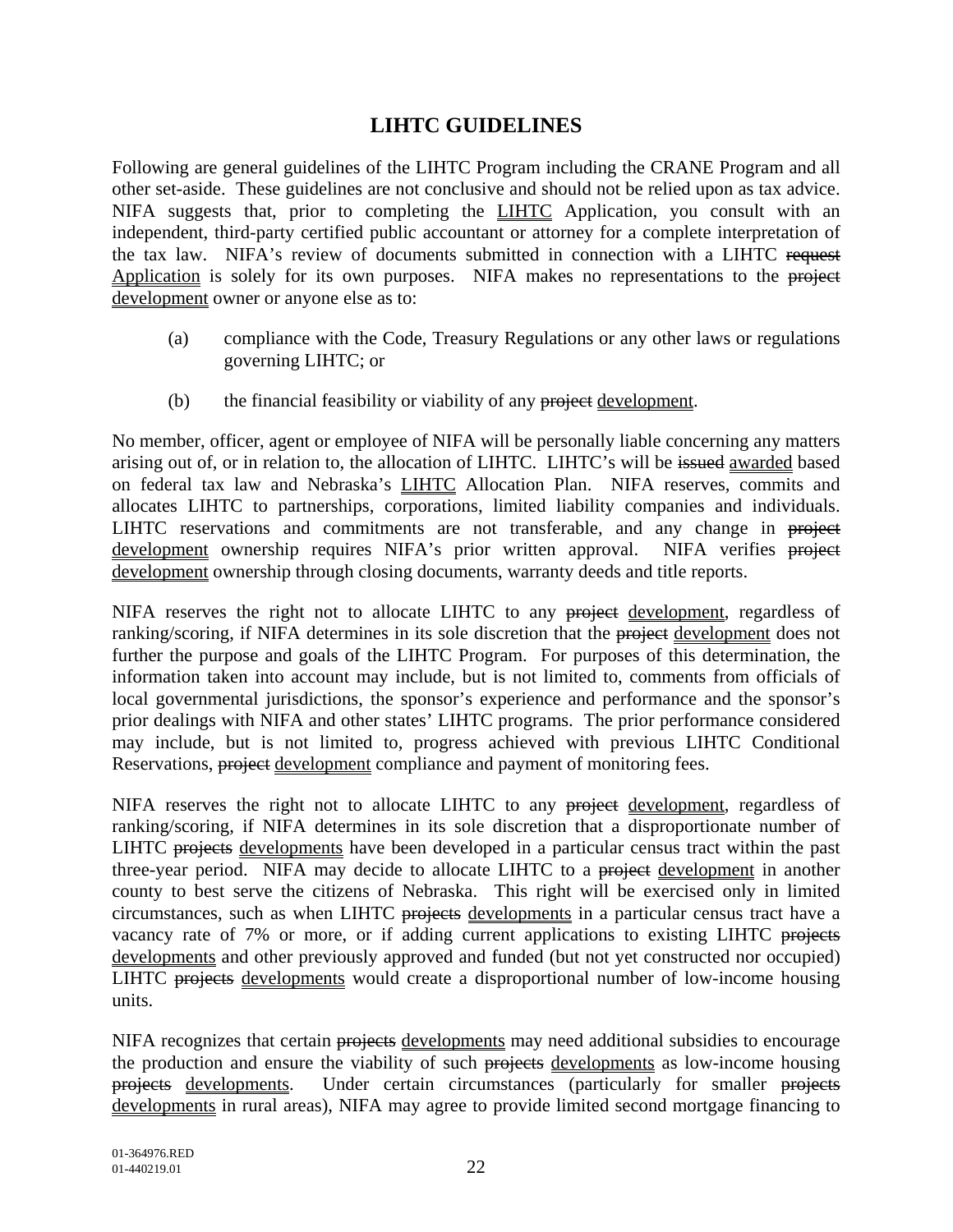enable such projects developments to take advantages of LIHTC available in connection with the issuance by NIFA of tax-exempt bonds. The owners of such projects developments which utilize tax-exempt bonds issued by NIFA and receive secondary NIFA financing will be required to execute a Land Use Restriction Agreement ("LURA") which will be recorded as a restriction running with the land, requiring any successor in title to the owner (through assignment, foreclosure or an instrument in lieu of foreclosure) to agree to repay or assume the outstanding balance of such secondary financing indebtedness to NIFA as a condition to an agreement by NIFA to execute a new LURA (a new LURA is necessary for the successor in title to claim any LIHTC remaining on the project) development).

All information submitted to NIFA will be kept confidential and will not be available to any other applicant. Applicants will be given their scoring results upon request and may receive the total scoring results of the other projects developments on an anonymous basis.

Applicants who have been convicted of, entered an agreement for immunity from prosecution for or pleaded guilty (including a plea of no contest) to a crime of dishonesty, moral turpitude, fraud, bribery, payments of illegal gratuities, perjury, false statement, racketeering, blackmail, extortion, falsification or destruction of records are ineligible to apply for LIHTC. Applicants who have been barred from any other NIFA program, other state LIHTC programs or any federal programs are also ineligible to apply. Applicants having an identity of interest with any barred entity may not be eligible at the sole discretion of NIFA. Furthermore, NIFA reserves the right to amend, modify or withdraw its request for proposals and any of the program instructions or procedures contained within the application and may exercise such right at any time without notice and without liability to any applicant or other party for their expenses incurred in the preparation of an application or otherwise.

#### **COMPLIANCE MONITORING**

During the time period in which a project development must comply with the set-aside unit requirements for low-income tenants, NIFA, as part of this Allocation Plan, is required to adopt and adhere to compliance monitoring procedures which will: (i) monitor projects developments for noncompliance and (ii) notify the IRS of any noncompliance of which NIFA becomes aware of in accordance with Section 42(m) of the Code, Treasury Regulation § 1.42-5 and other applicable regulations. All LIHTC project development owners must enter into a LURA with NIFA, binding all parties to comply with Section 42 of the Code, Treasury Regulation § 1.42-5 and other applicable regulations. Pursuant to the LURA, project development owners (or the management agents thereof) are required to attend, on an annual basis, a compliance seminar sponsored by NIFA. In addition, project development owners with items of noncompliance that have not been corrected in a timely fashion may be required to provide quarterly compliance reports to NIFA and may, in NIFA's sole discretion, be ineligible to receive a future allocation of LIHTC.

The following procedures outline NIFA's plans for compliance monitoring by owners of LIHTC projects developments. Such procedures, together with the covenants and representations contained in the LURA (which form of LURA is incorporated in this 2002 2003 Allocation Plan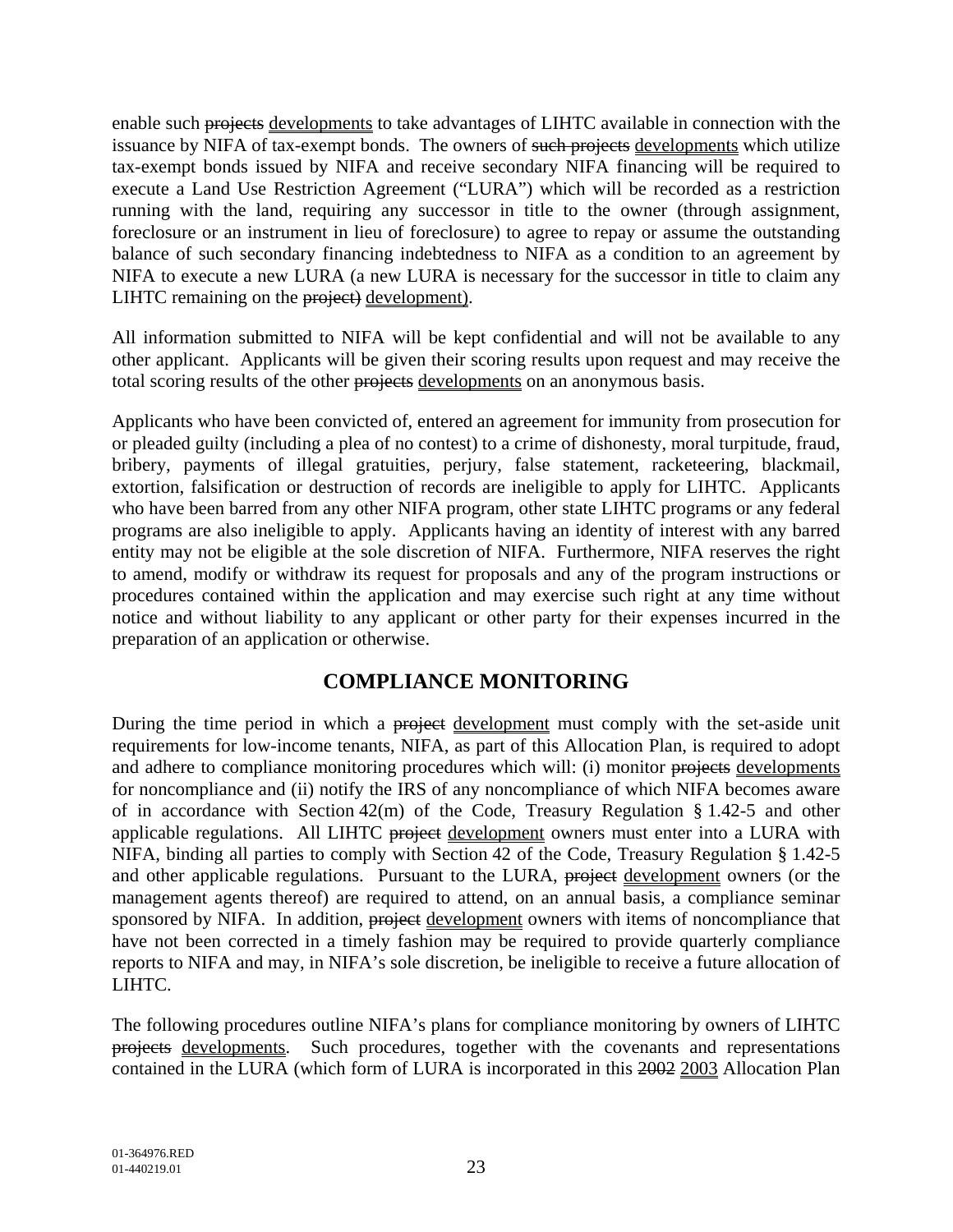by reference) shall constitute the procedures for compliance monitoring by NIFA. (Capitalized terms used below and not otherwise defined shall have the meanings as set forth in the LURA).

- 1. **TENANT INCOME CERTIFICATIONS.** Project Development owners shall maintain a file for each Qualified Tenant residing in the project development (which shall be updated during each year of unit occupancy by the project development owner). Each tenant file shall contain a copy of the rent record and a copy of such tenant's executed Application and Income Certification (a form of which is attached to the LURA) as well as supporting documentation, which is subject to independent investigation and verification by NIFA. Each tenant file shall be submitted to NIFA as set forth below or in such other form and manner as may be required by the applicable rules, regulations or policies now or hereafter promulgated by the Department of the Treasury or the IRS.
- 2. **ANNUAL OWNER CERTIFICATIONS.** Project Development owners are required to immediately notify NIFA if, at any time, the dwelling units in a project development are not occupied or available for occupancy as provided above. Project Development owners shall prepare and submit, under penalty of perjury, to NIFA, no later than January 15 of each year following the first year in which 10% of the units in the project development are occupied, a Certificate of Continuing Program Compliance (a form of which is attached to the LURA) and an Annual Tax Credit Summary Report (a form of which is attached to the LURA), both executed by the project development owner stating the number of Dwelling Units in the project development which, as of the first date of such calendar year, were occupied by Qualified Tenants (or were deemed to be occupied by Qualified Tenants as provided in the LURA for all or part of such period), together with copies of annual Certifications of Tenant Eligibility and Income Verification (and supporting documentation) collected by the project development owner.
- 3. **RECORD KEEPING AND RETENTION**. Project Development owners are required to collect and retain records for each qualified low-income building in the project development for at least six years after the due date (with extensions) for filing the federal income tax return for such year. Notwithstanding the above, records for the first year of the LIHTC Period must be retained for at least six years beyond the due date (with extensions) for the filing of the federal income tax return for the last year of the Compliance Period of the building. Such records shall include for each year during the Compliance Period the following information pertaining to each building in the project development:
	- (a) The total number of residential rental units in the building (including the number of bedrooms and the size in square feet of each residential rental unit);
	- (b) The percentage of residential rental units in the building that are Qualified Units;
	- (c) The rent charged on each residential rental unit in the building, including any utility allowances;
	- (d) The number of occupants in each Qualified Unit and changes in the number of occupants in each Qualified Unit;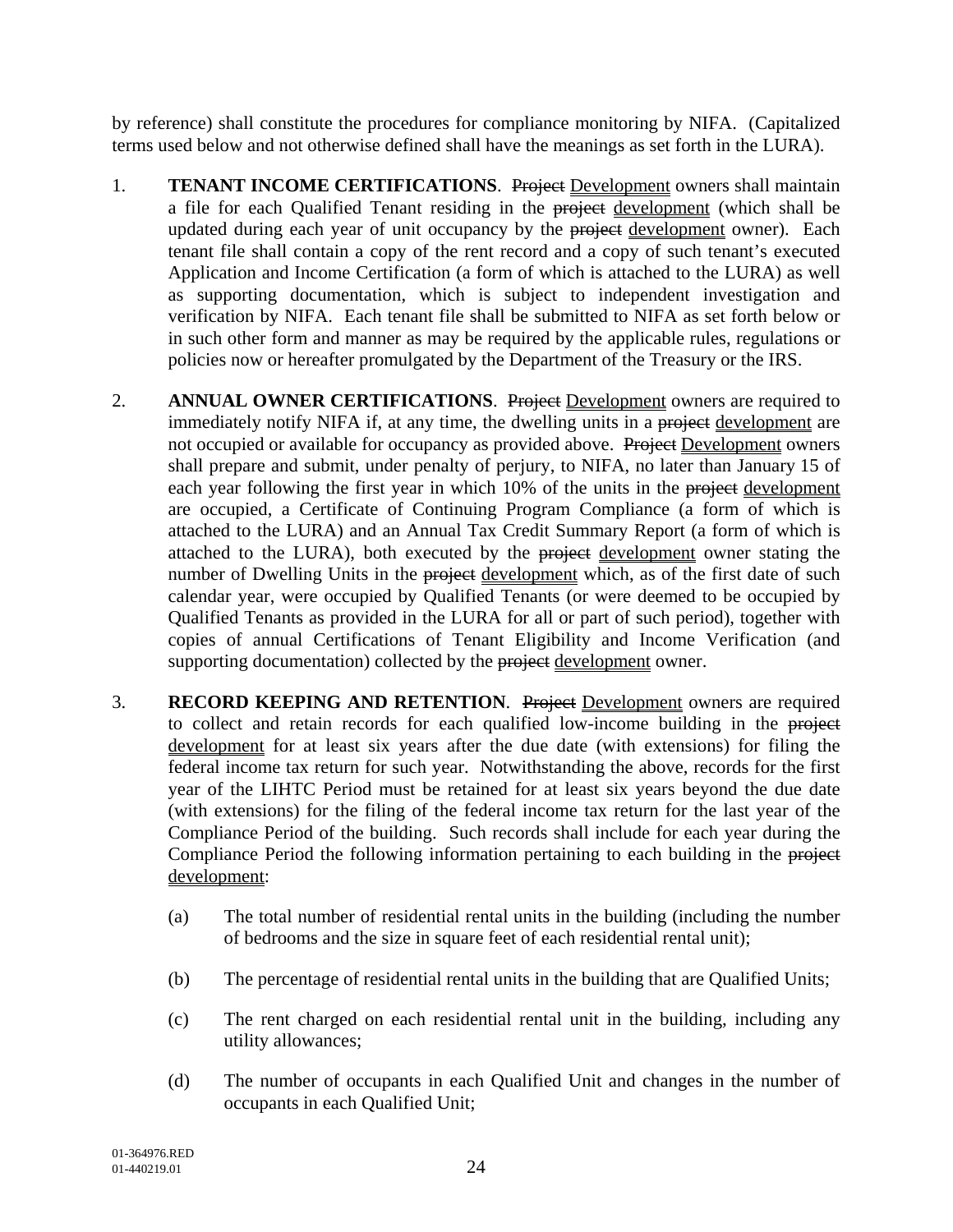- (e) The Qualified Unit vacancies in the building and information that indicates when, and to whom, the next available units were rented;
- (f) The annual income certification of each Qualified Tenant per Qualified Unit;
- (g) Documentation to support each Qualified Tenant's annual income certification (for example, a copy of the Qualified Tenant's federal income tax return, Forms W-2 or verifications of income from third parties such as employers or state agencies paying unemployment compensation). Tenant income is to be calculated in a manner consistent with the determination of annual income under Section 8 of the United States Housing Act of 1937 ("Section 8"), and not in accordance with the determination of gross income for federal income tax liability. In the case of a tenant receiving housing assistance payments under Section 8, this documentation requirement is satisfied if the public housing authority provides a statement to the project development owner declaring that the tenant's income does not exceed the applicable income limit under Section 42(g) of the Code;
- (h) The eligible basis and the Qualified Basis of the building at the end of the first year of the Qualified Project Development Period; and
- (i) The character and use of the nonresidential portion of the building included in the building's eligible basis under Section 42(d) of the Code (e.g., tenant facilities that are available on a comparable basis to all tenants and for which no separate fee is charged for use of the facilities, or facilities reasonably required by the project) development).
- 4. **REVIEW PROCESS**. For each year of the Compliance Period, NIFA will perform a compliance review of each LIHTC project development. Certifications and other information submitted to NIFA (as described above) shall be reviewed for compliance with the requirements of Section 42 of the Code.
- 5. **ON-SITE INSPECTION AND TENANT FILE REVIEW**. The LURA provides that NIFA, or its designated agent, shall have the right to perform on-site inspections of each building, inspect each Qualified Unit and review the tenant file for each such Qualified Unit.

NIFA, or its designated agent, will conduct an on-site inspection of each building in each LIHTC project development and inspect at least 20% of the Qualified Units and review the tenant files for such Qualified Units. On-site inspections and tenant file reviews shall be conducted by the end of the second calendar year following the year in which the last building in the project development was placed in service. Thereafter, NIFA, or its designated agent, will conduct onsite inspections of all buildings in each project development and review the tenant files at least once every three years. NIFA shall notify each project development owner in advance of any such on-site inspection and review. NIFA shall randomly select which Qualified Units and tenants' records are to be inspected and reviewed.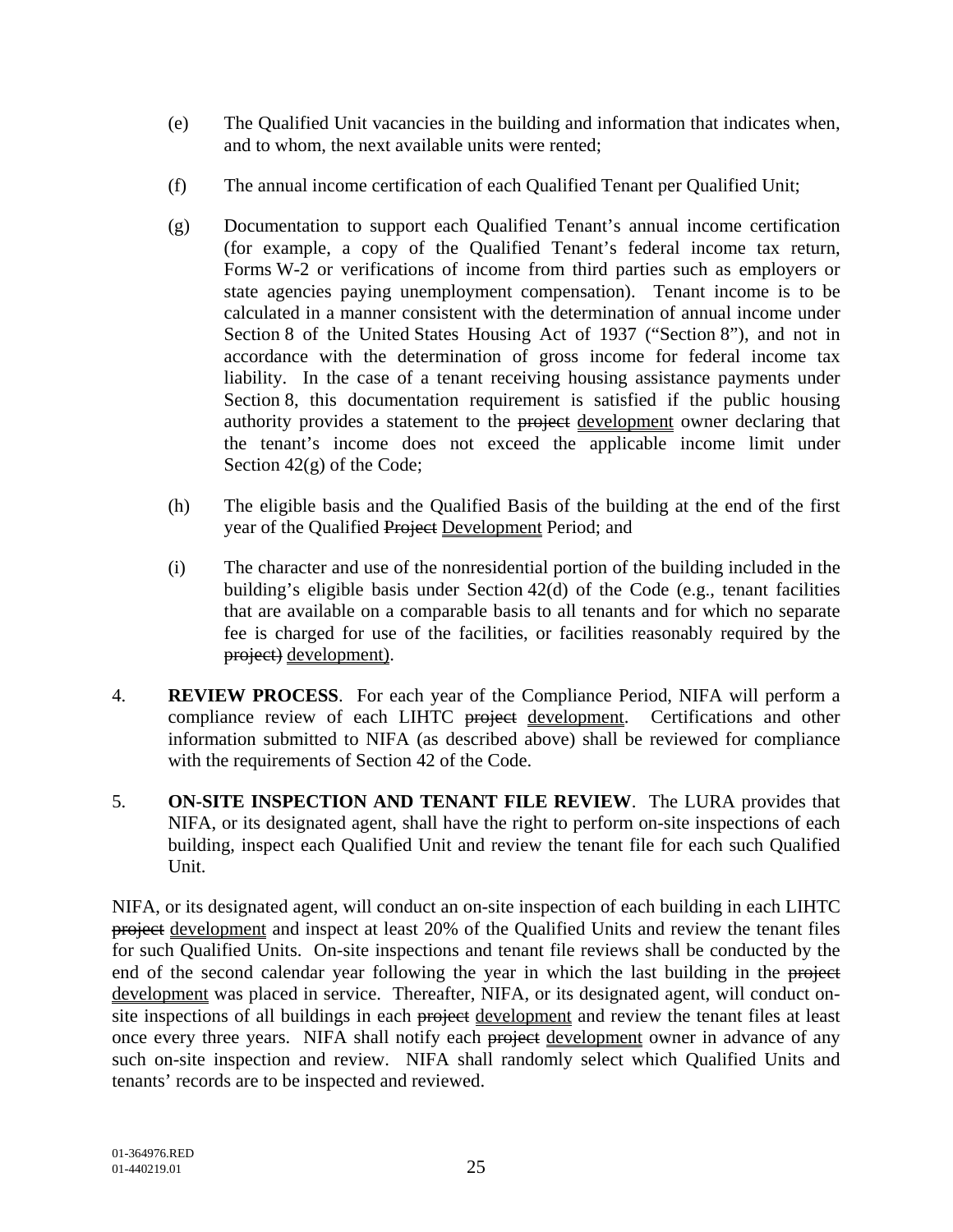Any duly authorized representative of NIFA, the Department of the Treasury or the IRS may inspect the books and records of the project development pertaining to the incomes of the Qualified Tenants residing in the project development.

In conjunction with each on-site inspection, project development owners must provide to NIFA, or its designated agent, any local health, safety or building code violations reports or notices received on the project development. Based on the on-site inspection and NIFA's receipt and review of all local health, safety or building code violations reports or notices, NIFA shall determine whether each project development building and its Qualified Units are suitable for occupancy.

6. **NOTIFICATION TO OWNER**. In the event NIFA discovers noncompliance with any of the provisions of the LURA or Section 42 of the Code, NIFA will immediately notify the project development owner in writing. The project development owner shall have 60 days from the issuance of such notice (the "Correction Period") to correct the noncompliance.

Noncompliance includes, but is not limited to, the following: (a) NIFA's failure to receive for each LIHTC project development: tenant income certifications, supporting documentation and rent records, (b) noncompliance with any provision of Section 42 of the Code and/or (c) any change in the applicable fraction or eligible basis of the project development which would result in a decrease in the Qualified Basis of the project development. NIFA shall be authorized and entitled, pursuant to the provisions of the LURA, to perform all acts necessary to comply with the monitoring and notification responsibilities set forth in Section  $42(m)(i)(B)(iii)$  of the Code and any Treasury Regulations promulgated thereunder or other interpretations thereof by the IRS or the courts.

- 7. **NOTICE TO INTERNAL REVENUE SERVICE**. Within 45 days of the expiration of the Correction Period, NIFA shall file with the IRS, a copy of Form 8823, explaining the nature of the noncompliance and whether or not such noncompliance has been corrected.
- 8. **LIABILITY**. Compliance with the requirements of Section 42 of the Code is the sole responsibility of the project development owner of the LIHTC project development. NIFA's obligation to monitor for compliance with the requirements of Section 42 of the Code does not, and will not, make NIFA liable for a project development owner's noncompliance.

All CRANE Applications and LIHTC Applications, materials, exhibits and correspondence submitted to NIFA are the property of NIFA. An agreement may be made between NIFA and any other appropriate federal regulatory agency to exchange such information.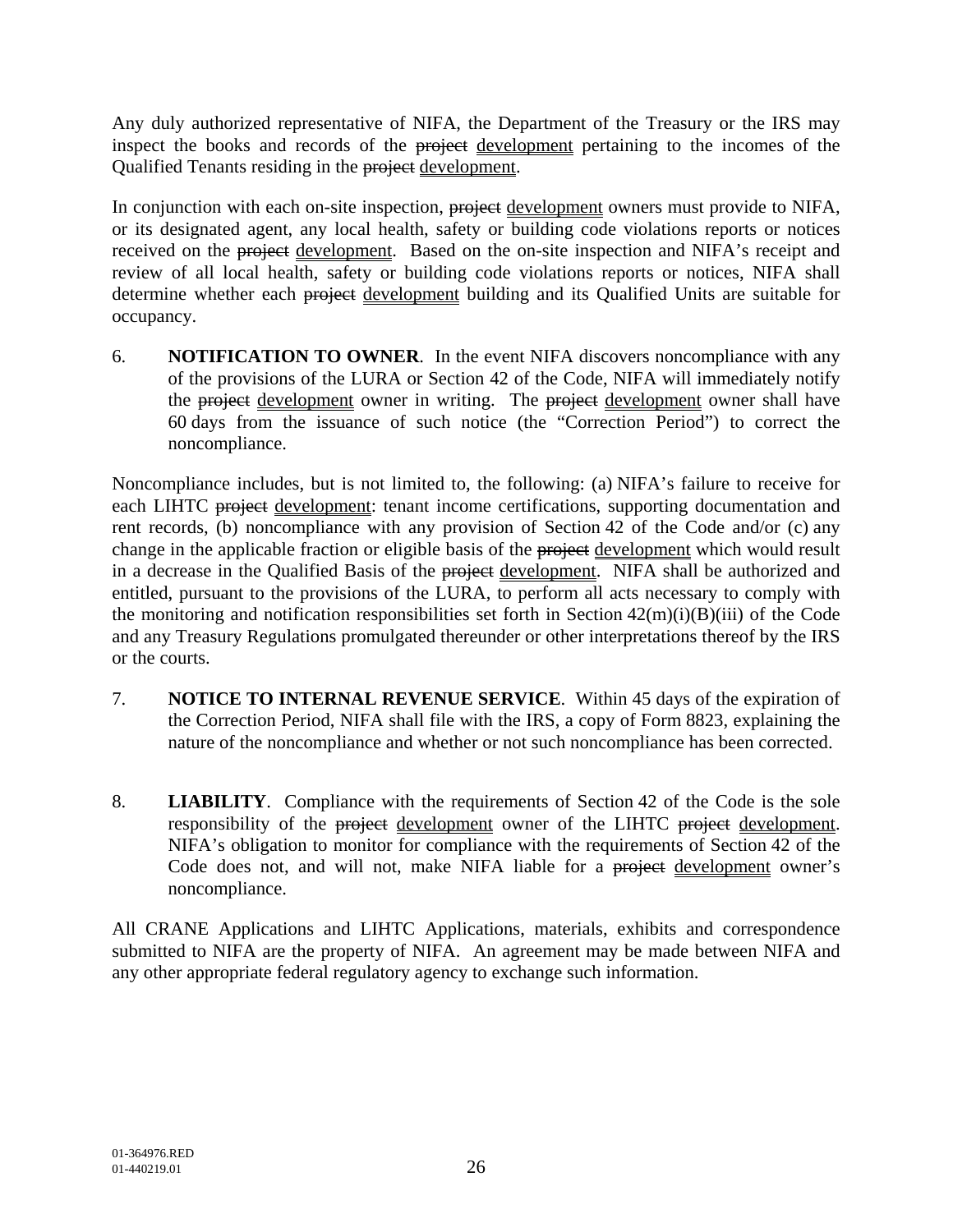Correspondence and inquiries should be directed to:

Nebraska Investment Finance Authority (NIFA) Suite 200 1230 O Street Lincoln, NE 68508-1402 Attention: LIHTC Program Telephone: (402) 434-3900 (800) 204-NIFA Facsimile: (402) 434-3921 Internet: www.NIFA.org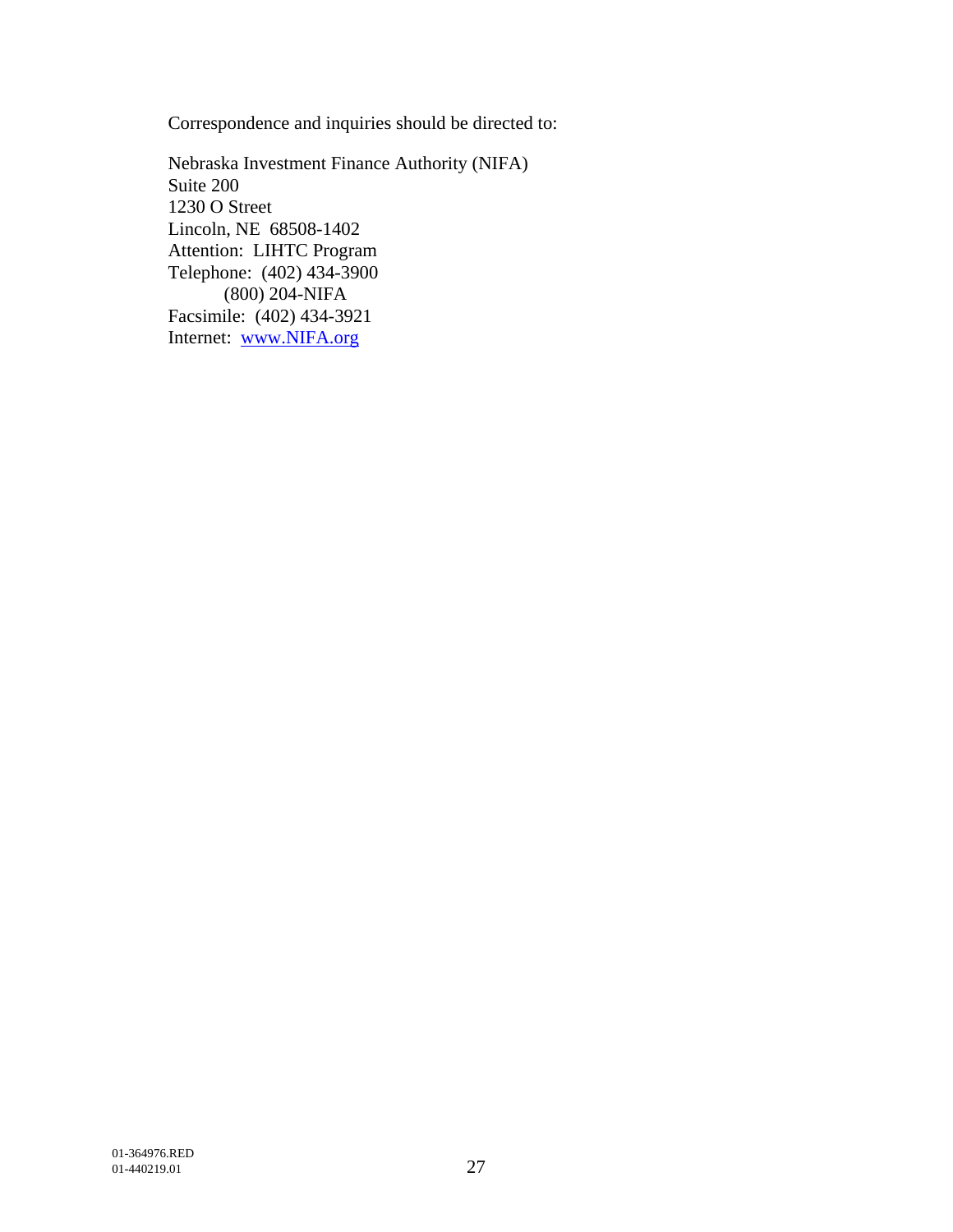# **LOW INCOME HOUSING TAX CREDIT PROGRAM**

### **2003 Allocation Plan**

## **Table of Contents**

#### **Page**